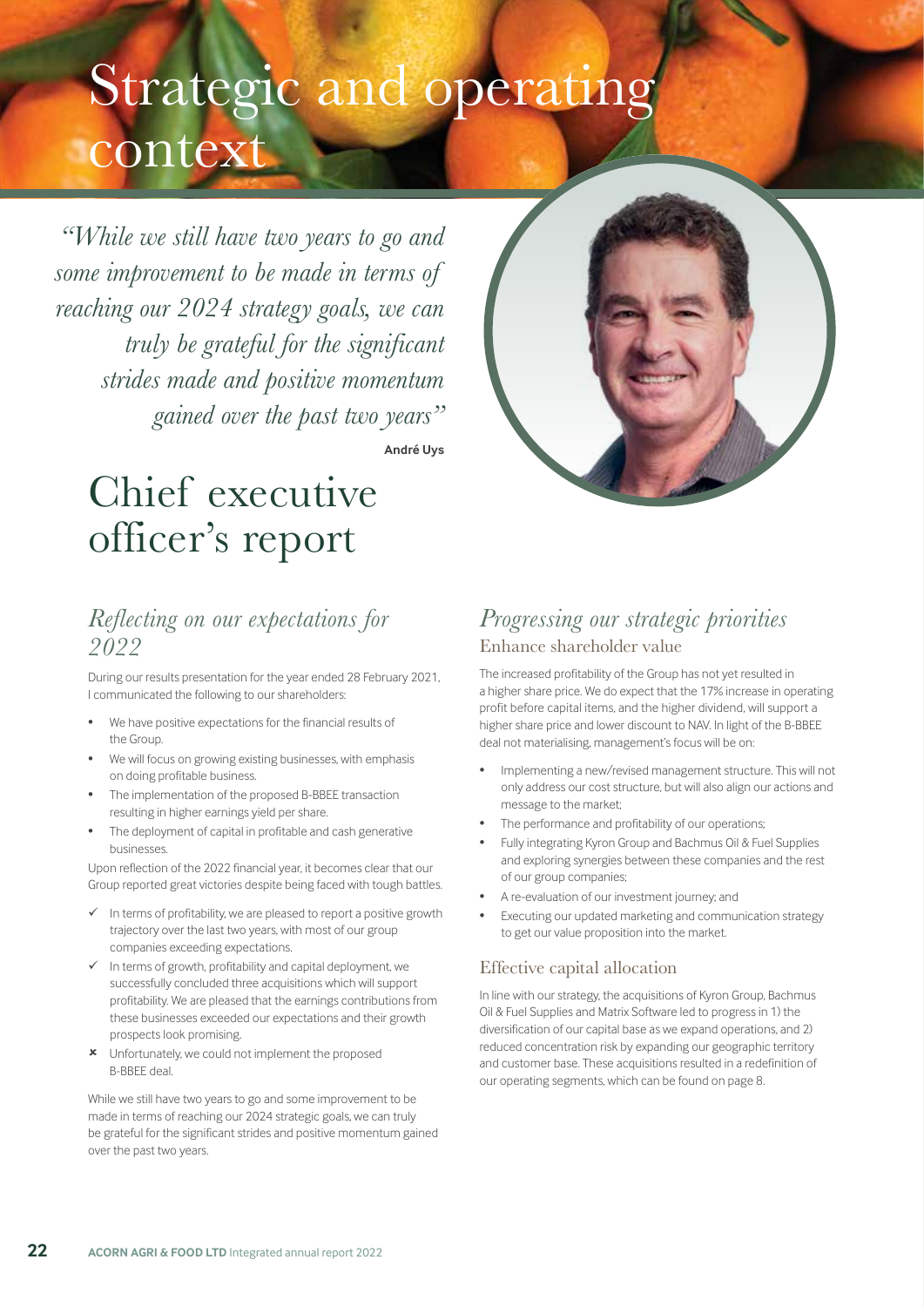## Achieve operational excellence

We have seen the fruits of optimising cost structures and improving margins. In addition and in line with our diversification strategy, most of our group companies exceeded our expectations in terms of profitability. This reduced the impact of the results of ACG Fruit, whose results were again negatively impacted by adverse weather in the form of rain during the table grape harvesting season. However, we are pleased to report that yields for both the citrus and table grape harvests were in line with our budgets and industry norms. This proves that we have made huge strides in terms of production practices and management. Find more information on the challenges of the year as well as our responses in our operating context on page 28.

## Good corporate citizenship

Our commitment to ethical and effective leadership has not wavered as we continued investment into our employees and other stakeholders. We report on progress towards all our strategic priorities in our Group strategy section on page 37 as well as detailed reporting on our corporate and social responsibility initiatives in our stakeholders section on page 18. More information on our approach to governance can be found in our corporate governance report on page 57.

## *Operational summary and strategic highlights*

Our Group has reported favourable results during this year. The largest contributors were Overberg Agri, Moov Fuel as well as Kyron Group and Bachmus Oil & Fuel Supplies, who both performed better than expected for the period during which they were part of the Group. As mentioned, ACG Fruit suffered negative outcomes from adverse weather effects while Boltfast's industry trading conditions remained subdued. Our group companies under the new Food Processing segment all operated under strained trading conditions. For more detail, refer to our operating context on page 28.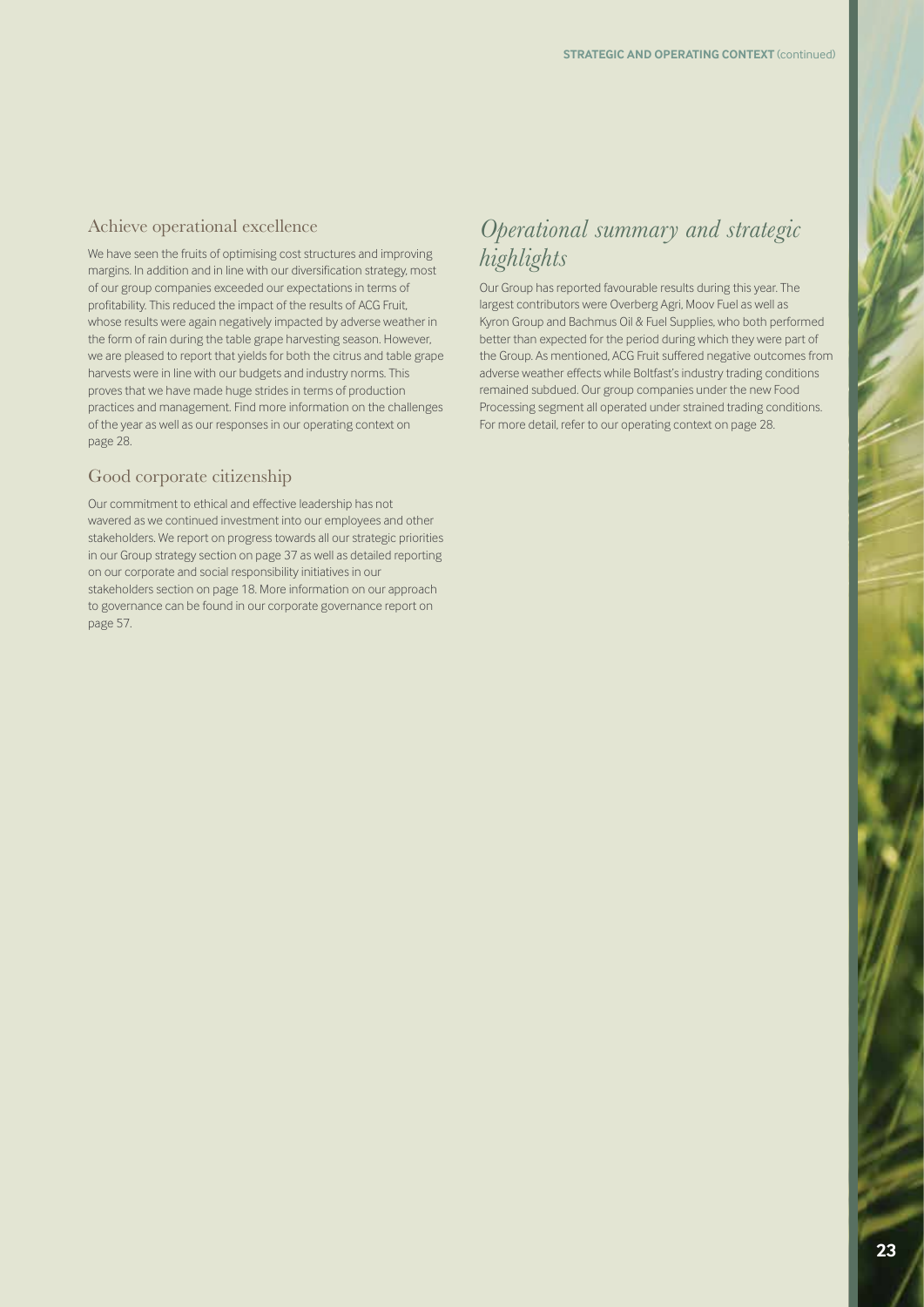# Chief executive officer's report *(continued)*

## Agri Inputs & Services

| <b>Performance summary</b> | Outlook |
|----------------------------|---------|
|                            |         |

Kyron Group, our largest acquisition to date, now falls within this segment and its earnings contributions have far exceeded our expectations. As a consolidated provider of animal health and veterinary products with a cross-border presence and wellestablished distribution channels across Southern Africa, this company perfectly complements our vision and mission of expanding our involvement in the Southern African agricultural and food value chain.

From a strategic perspective and following on the good performance of Overberg Agri, it is important to ensure that we capitalise on the momentum created by the two consecutive above-average harvests. In the end, our success in this segment is a direct result of our ability to service and retain our clients in terms of availability, quality and price.

## Production

| <b>Performance summary</b>                                                                                                                                                                                                              | <b>Outlook</b>                                                                                                                                                                |
|-----------------------------------------------------------------------------------------------------------------------------------------------------------------------------------------------------------------------------------------|-------------------------------------------------------------------------------------------------------------------------------------------------------------------------------|
| P&B Lime Works increased sales in the hydrated and feed lime<br>market due to the completion of poultry grit expansion, an<br>expansion of the marketing team, bird flu outbreak and an<br>increase in exports to Ghana and Madagascar. | We are investigating exciting bolt-on acquisitions for P&B Lime<br>Works that would enable the business to further entrench its<br>distribution and sales network nationally. |
| A new business model in Boltfast, following a restructuring of the<br>business, proved to be the right decision and the business turned<br>to profitability.                                                                            |                                                                                                                                                                               |

è

The Russia-Ukraine conflict could potentially cause worldwide disruptions in supply and logistics, especially for countries reliant on food and input imports from the conflicted nations. Global food security could also become a concern. While farmers could benefit from resultant increased commodity prices which should offset higher input costs, consumers would find this unfavourable. We are closely monitoring developments in this conflict. We have applied a healthy dose of realism to Kyron Group's forecasts for the coming year, but the team is energised and has shown renewed dedication to growing the business. We remain excited about the prospects for this business and its industry. We envisage capitalising on its untapped manufacturing ability and its potential to secure long-term growth synergies within its industry that will result in greater margin expansion.

## Food Processing

| Performance summary                                                                                                                                                                                                                                                                                                                                                                                                                                                               | Outlook                                                                                                                                                                                                                                                                                                                                                                                                    |
|-----------------------------------------------------------------------------------------------------------------------------------------------------------------------------------------------------------------------------------------------------------------------------------------------------------------------------------------------------------------------------------------------------------------------------------------------------------------------------------|------------------------------------------------------------------------------------------------------------------------------------------------------------------------------------------------------------------------------------------------------------------------------------------------------------------------------------------------------------------------------------------------------------|
| After a rebuilding and repositioning phase over the past two years,<br>we have finally started to see growth initiatives come through for<br>The Health Food Group. The reopening of borders allowed us to<br>revisit our international growth strategy and opened up new<br>markets internationally.<br>The strategic decision to relocate Montagu Snacks' factory<br>operations to Cape Town was made in the reporting year and the<br>execution thereof is currently underway. | While we expect the consumer spending environment to remain<br>subdued in the short term, we also expect that Montagu Snacks'<br>relocation will result in material cost and efficiency savings in the<br>short to medium term.<br>We are excited about several local and international contracts for<br>Grassroots Group coming to fruition, together with new business<br>opportunities in the pipeline. |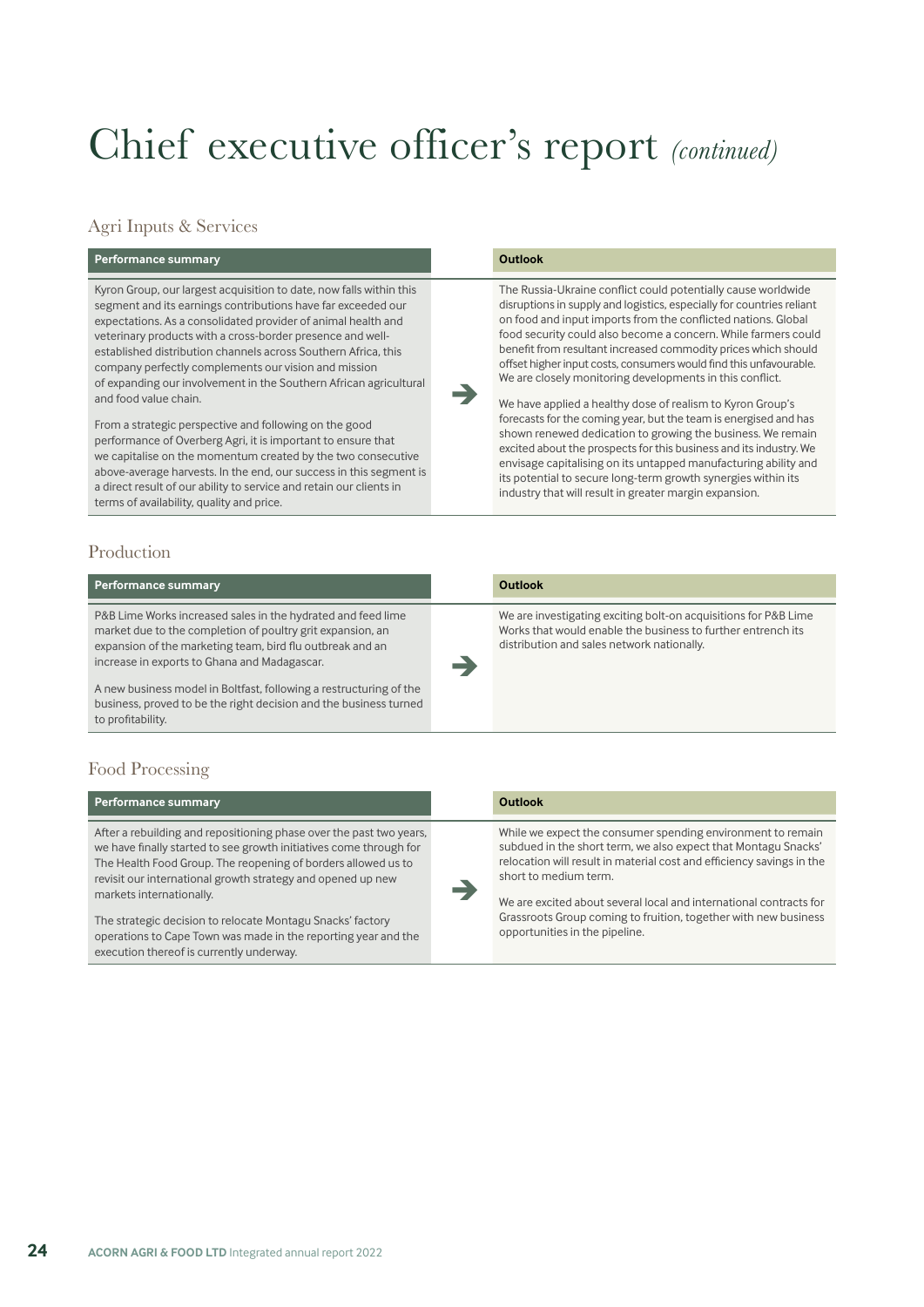## Energy & Logistics

| Performance summary                                                                                                                                                                                                                                                                                                                    | <b>Outlook</b>                                                                                                                                                                                                                                                                                                                                               |
|----------------------------------------------------------------------------------------------------------------------------------------------------------------------------------------------------------------------------------------------------------------------------------------------------------------------------------------|--------------------------------------------------------------------------------------------------------------------------------------------------------------------------------------------------------------------------------------------------------------------------------------------------------------------------------------------------------------|
| Bachmus Oil & Fuel Supplies gives our Group access to a distribution<br>network in Namibia. This provides excellent expansion and growth<br>opportunities in Botswana, Zambia, Zimbabwe, and Mozambique.<br>It also provides Moov Fuel with a foothold in a major import hub for<br>upstream access to petroleum and related products. | The Russia-Ukraine conflict, the decision by most oil majors to<br>stop refining in South Africa, and the amount of diesel consumed<br>by Eskom to keep the grid stable, could create short-term<br>shortages of fuel in the country. Our ability to store sufficient<br>volumes of fuel and lubricants will be critical to secure supply to<br>our clients. |

## Agri Production

| Performance summary                                                                                                                                                                                                                                                                                              | <b>Outlook</b>                                                                                                                                                                                                                                                                                                                                                                                                                                                    |
|------------------------------------------------------------------------------------------------------------------------------------------------------------------------------------------------------------------------------------------------------------------------------------------------------------------|-------------------------------------------------------------------------------------------------------------------------------------------------------------------------------------------------------------------------------------------------------------------------------------------------------------------------------------------------------------------------------------------------------------------------------------------------------------------|
| ACG Fruit remains a challenge. Although we have managed to<br>return a significant amount of the capital invested in it over the<br>past two years to Acorn Agri & Food, the business has again<br>experienced challenging circumstances surrounding its<br>performance. This detracts from the Group's results. | Currently, our outlook for the coming citrus season looks<br>promising in terms of yield, but the Russia-Ukraine conflict will<br>influence exports and the price for product. Although it is too early<br>to make a prediction on the table grape harvest and prices, the<br>same market realities will apply for table grapes.<br>We are fortunate in these times to have a reputable exporter with<br>well-established programmes in the international market. |

## *Expectations going forward and appreciation*

Despite the strides made in terms of operational performance, in the end we get measured by our share price. Our focus will remain on raising the share price and lowering the discount to NAV. Our increased adjusted HEPS of 115 cents (2021: 102 cents) should support a higher share price, even at a conservative price earnings ratio.

As part of our increased effort on marketing and communication, we will ensure that the market truly understands our value proposition which should attract potential investors. In addition, unproductive capital will be reallocated for growth or distribution.

I am extremely proud of our Acorn Agri & Food team along with all our employees on another year successfully navigating the pandemic and adapting to the many other headwinds that we faced. It truly is a team effort to remain sustainable and steadfast in the face of adversity.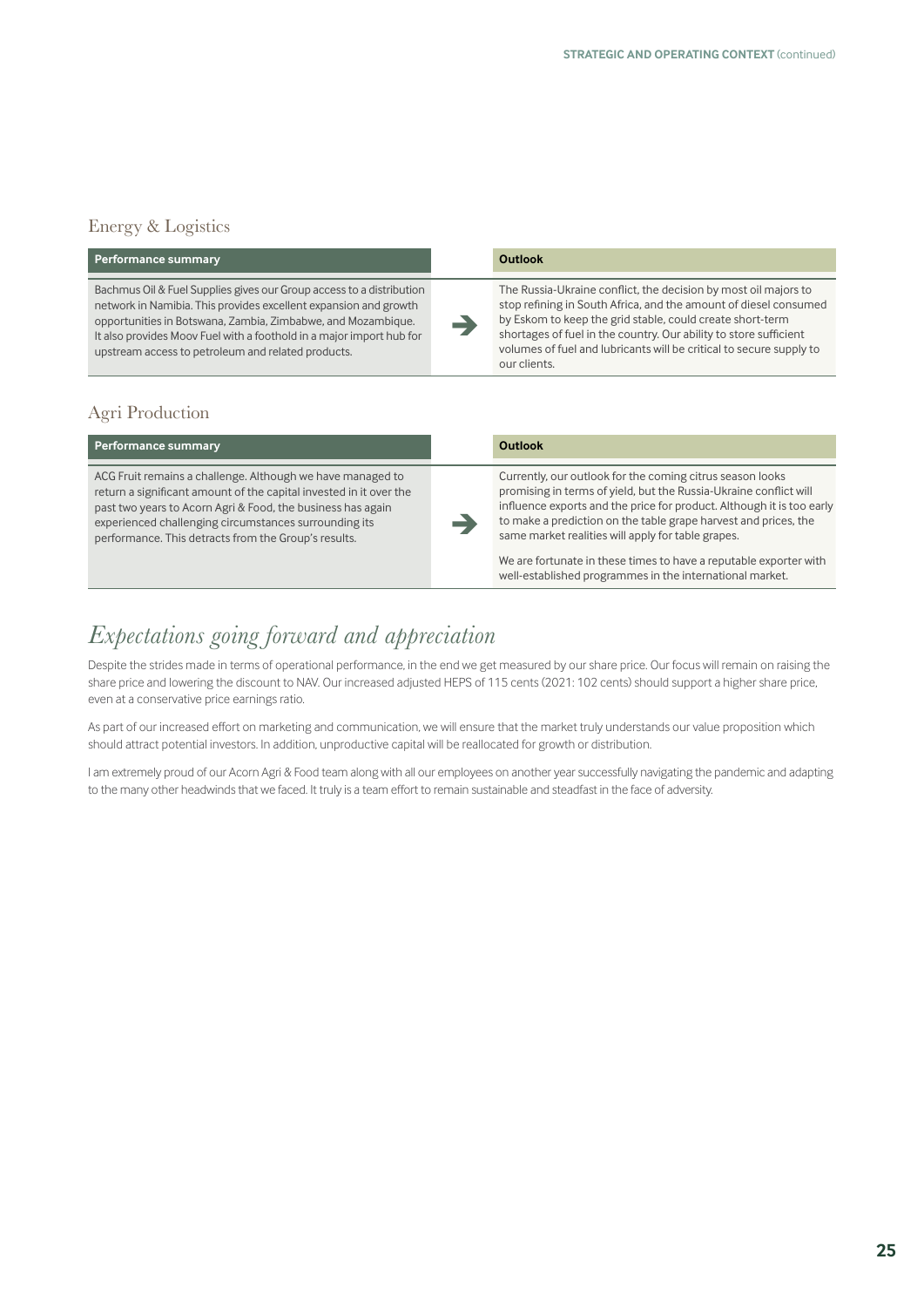*"We have changed gears from reflection to action and are at a critical juncture where clarity of thought, decisive action and effective execution will be key"* **Carl Neethling**

moov Like never been

 $\sqrt{2.3 - 11}$ 



# Investment report

## *An opening word*

Positive results, upward trends, many successes and yet, this piece has been the hardest to pen down to date. Despite the successes achieved since the merger between Acorn Agri and Overberg Agri in 2018, our Group's performance is yet to yield the desired outcome with our share price.

Better days are ahead of us and while hindsight is a perfect science, we do need to look forward. We have changed gears from reflection to action and are at a critical juncture where clarity of thought, decisive action and effective execution will be key. I am optimistic that with the right actions over the course of the next year, we will initiate a process that will unlock significant value and set our Group on a renewed growth path with clarity of strategy and a pathway to value for our shareholders.

## *The year that was*

We have adapted to the changing times and are proud to again share a commendable set of results, under the meticulous guidance of Andries Geertsema. He has brought a valuable new perspective and injected renewed energy and focus into the Group.

From the investment team's perspective, 2022 brought much needed activity in the deal-making space with some promising prospects in the market.

- The Acorn Private Equity team again received the coveted Private Equity Deal of the Year award for the acquisition of Kyron Group (previously Ascendis Animal Health).
- We have successfully restructured ACG Fruit and this has resulted in an annual cost saving of more than R10 million.
- While we were not successful with the proposed B-BBEE transaction, we are pleased to report that all three acquisitions planned for the 2022 financial year have successfully closed, and we continue in our efforts to pursue an alternative course of action which we believe will unlock value for shareholders.
- We have made significant progress with initiatives in The Health Food Group at Montagu Snacks and Grassroots Group is starting to show promise with multiple new listings in some of the largest markets of health snacks globally.

Undoubtedly, a key highlight for both Acorn Agri & Food and Acorn Private Equity as fund manager was the acquisition of Kyron Group from Ascendis Health for R738 million. The transaction – our Group's largest acquisition to date – closed in November 2021 and was funded by a combination of cash from our balance sheet and a R350 million debt facility. Subsequent to the 2022 year end, we have facilitated the co-investment of Kyron Group management, who now own 14.2% of the business. Their alignment and commitment bodes well for the future.

Kyron Group presents attractive opportunities to capitalise on its untapped internal manufacturing capacity and synergies between its three business units that are expected to result in margin expansion and increased value for our Group. Animal health is of key importance to our agricultural sector and together with the significant growth seen within the pet care industry, Kyron Group offers exciting growth prospects and synergistic value for our Group. This is already starting to come through in the company's performance, which has materially exceeded our forecasts during negotiations.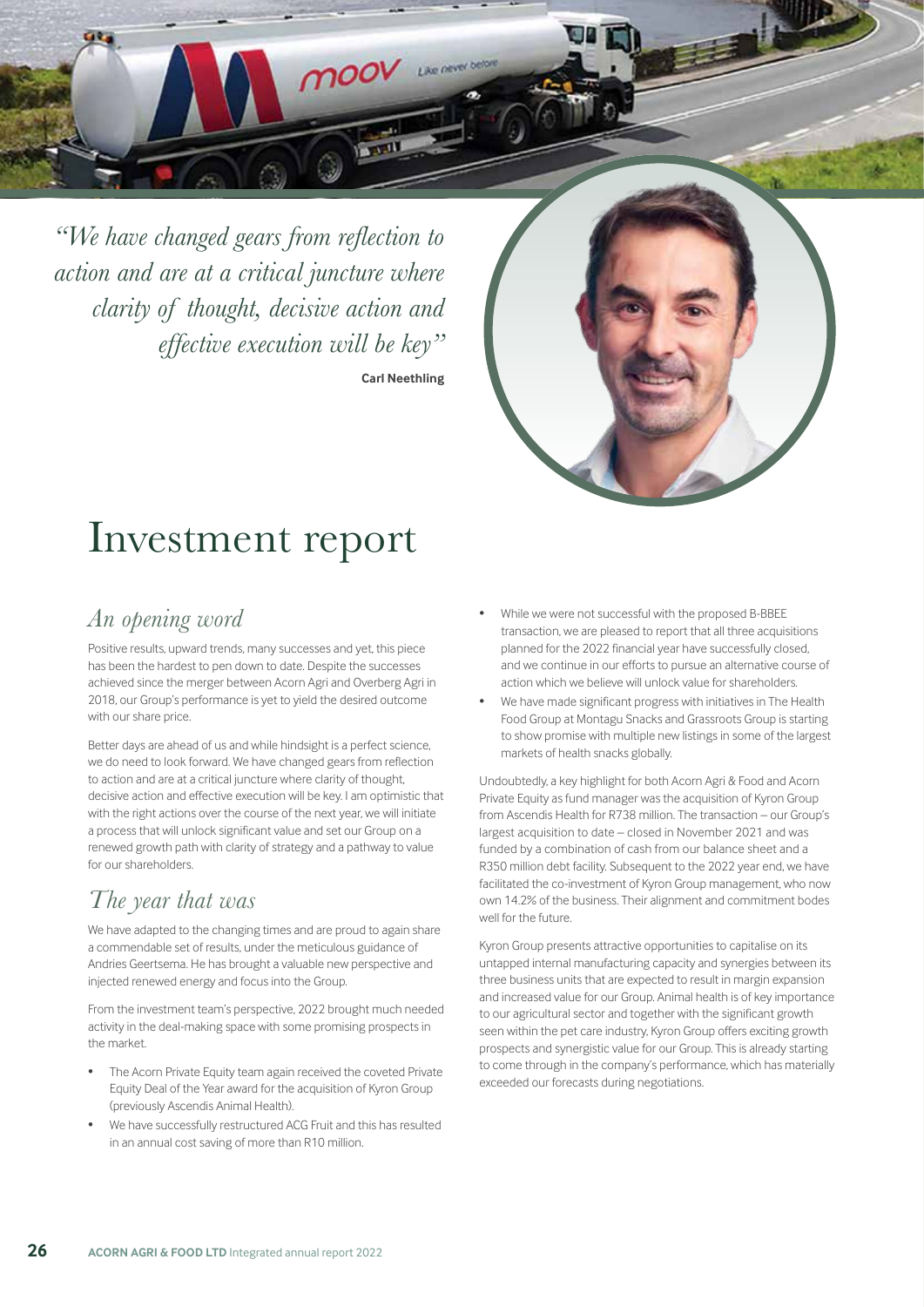## *Kyron Group acquisition*



## *A shift in thinking*

Effective capital allocation involves knowing when to buy, what to buy and eventually, when to sell and realise a return. Peter Lynch's well-known adage is front of mind – **"Know what you own and know why you own it."** Our business has achieved some excellent milestones, but we are at a point where our investment strategy needs to be revisited with a view to harvesting the fruits of our labour and giving back to our loyal shareholders.

From an investment perspective, our objective is to create value and the Kyron Group acquisition is testimony to our focus of redeploying capital to cash generative, earnings enhancing assets with longer term growth prospects. It is no secret that our share price does not currently reflect the underlying value of our portfolio; unlocking value for our shareholders is the main priority for our team. We have investigated several initiatives over the past year in order to:

- narrow the discount to intrinsic value;
- return excess capital to our shareholders; and
- create increased liquidity for our shares.

Post-merger, our business has evolved to hold a diverse range of businesses that have created a degree of strategic incoherence which has made it challenging to promote the Group as an attractive investment proposition to the market. We have identified this, along with our cost structures as a key driver of the discount to NAV and limited share liquidity.

Ultimately, the core reason for being a public company is the ability to draw capital from the market and to facilitate the tradability of shares. It follows that if we do not address the strategic divergence within our portfolio with a view to ultimately listing the Group, we need to reconsider whether it is appropriate for our Group to remain a public company.

Although we hold various attractive group companies, we are now in a position where we need to shift our thinking towards the next phase of the Group's investment journey. We have spent significant time considering the next steps in the context of the crossroads at which we find ourselves. These include:

- Restructuring the current business and divesting of non-core assets in order to return capital to shareholders over the short-term, while pursuing a possible listing of the core assets in the Group.
- Investigating a potential strategic merger or amalgamation within the agriculture industry.

The core focus of these alternatives is to enhance our Group's investment proposition and to provide for greater alignment within the business and the needs of our shareholders. Over the next few months, we expect to continue our efforts in this regard and we are excited about the possibilities and options currently on the table.

## *Looking forward*

If the first few months of 2022 are anything to go by, we expect the 2023 financial year to be a fertile year for Acorn Agri & Food and the investment team. We have had time to reflect and time to dream – this year, it is time to act. Receiving the Private Equity Deal of the Year award twice in the past three years, for both an acquisition and disposal transaction, is testimony to our committed, versatile team and our strength of selective and quality deal-making which has added significant value to our Group.

We pointed out last year that our investment track record reflects its best performance in the years following a market crisis and the reported year has proven to be no different. I must thank our shareholders and my team for their continued support – we are energised by the initiatives and opportunities that are currently on our table and wish to assure our shareholders that their interests are top of mind for Acorn Agri & Food. Please look out for increased communication in the current year from us as we are embarking on a dedicated initiative to expand on our communication with the market.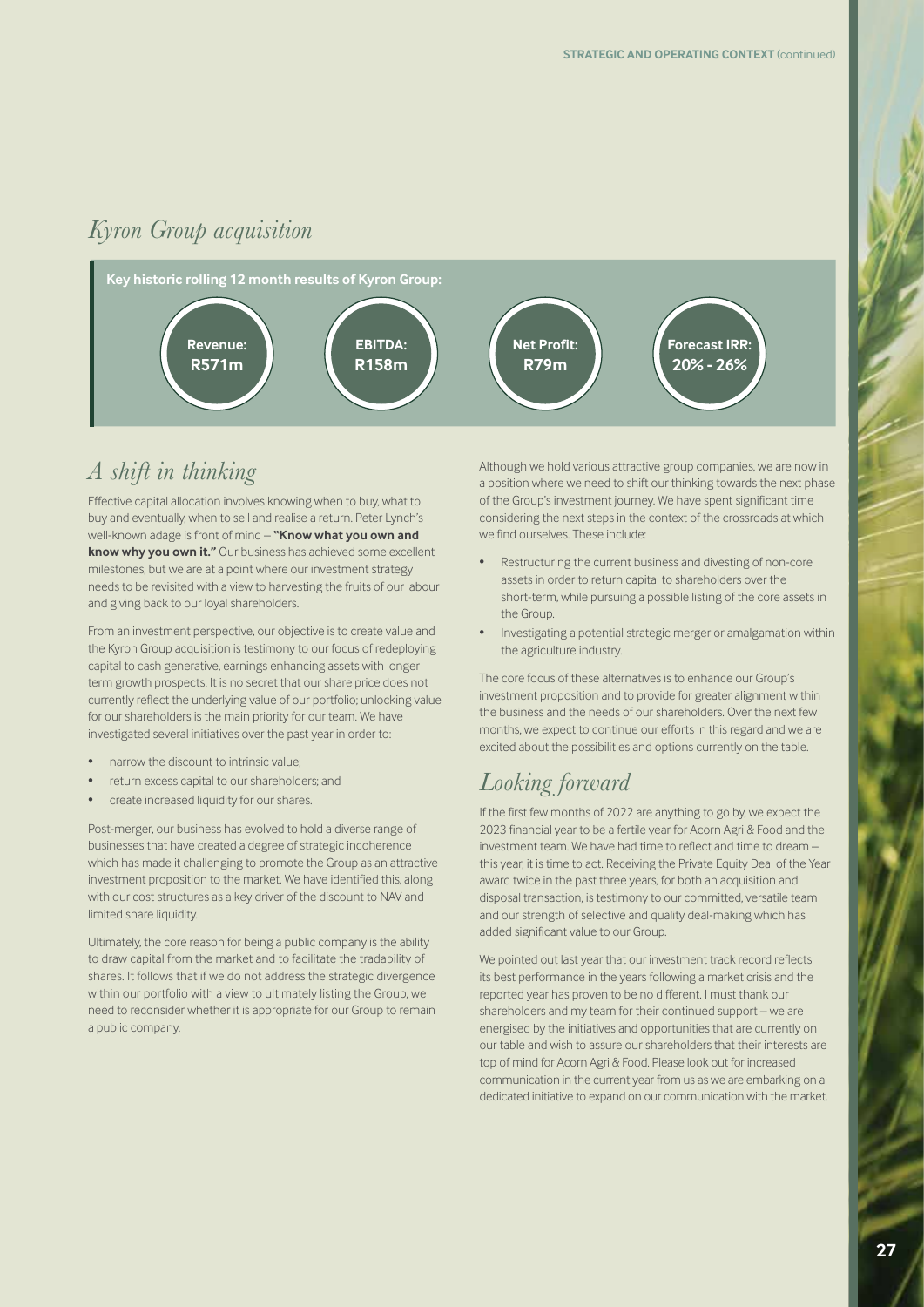# Operating context

**With the mass roll-out of vaccines, the world saw a slow return to normality and continued easing of trade restrictions. South Africa's primary agriculture sector grew by 8.3% year-on-year from the 2020 calendar year. The 2021 calendar year will be remembered for its bumper harvests, inflated agricultural commodity prices and a continuous flow of agricultural exports despite the logistical challenges following the unrest and looting during July.** 

## **1. Recovery from the COVID-19 pandemic and increased sentiment**

2021 saw the roll-out of COVID-19 vaccinations and easing of lockdown regulations worldwide, despite challenges from new virus variants. Contrary to the record-low confidence levels at the onset of the pandemic in 2020, 2021 showed business and agribusiness confidence far exceeding pre-pandemic levels. Although consumer confidence levels remain in negative territory, the figures have begun to recover. This indicates an increasing business appetite which may lead to various investment opportunities and business ventures.



## How this impacted us

The Production, Agri Inputs & Services, and Energy & Logistics segments experienced material growth during the year. This can largely be attributed to improved business confidence, particularly agribusiness confidence that has encouraged farmers to invest in agricultural inputs, such as equipment, production inputs and fuel. Overberg Agri, P&B Lime Works and Moov Fuel were positively impacted by improved business sentiment and increased economic activity in these sectors. However, the subdued consumer spending environment remains challenging. Our businesses within the Food Processing segment, specifically Grassroots Group and Overberg Meat, endured tough trading conditions.

Despite the lingering pandemic, all our businesses were operational during the reported year, although costs to maintain a safe working environment remained elevated. Several group companies still experienced decreased revenue due to lockdown regulations, lower demand and reduced consumer spend.

## Strategic objectives



## Material matters

- Economic and trading environment
- Technological change, disruption and IT-related risk
- Health and safety
- Post-2020 Workplace Culture

## Our response

The unique economic environment has given rise to numerous investment opportunities. Our Group capitalised on these circumstances by making several strategic acquisitions, namely Kyron Group, Matrix Software and Bachmus Oil & Fuel Supplies. These acquisitions allowed us to expand our geographic reach and diversify our capital base. Some of the regions we now have access to with good growth opportunities include Namibia, Botswana, Zambia, Zimbabwe and Mozambique. Furthermore, the reopening of global borders has allowed us to revisit our international growth strategy for The Health Food Group.

Our group companies continued their focus on cost-cutting initiatives and a critical review of capital expenditure. Safety protocols were kept in place throughout the Group to prevent the risk of infection.

Enhance shareholder value  $(\heartsuit)$  Achieve operational excellence  $(\diamondsuit)$  Effective capital allocation  $(\diamondsuit)$  Good corporate citizenship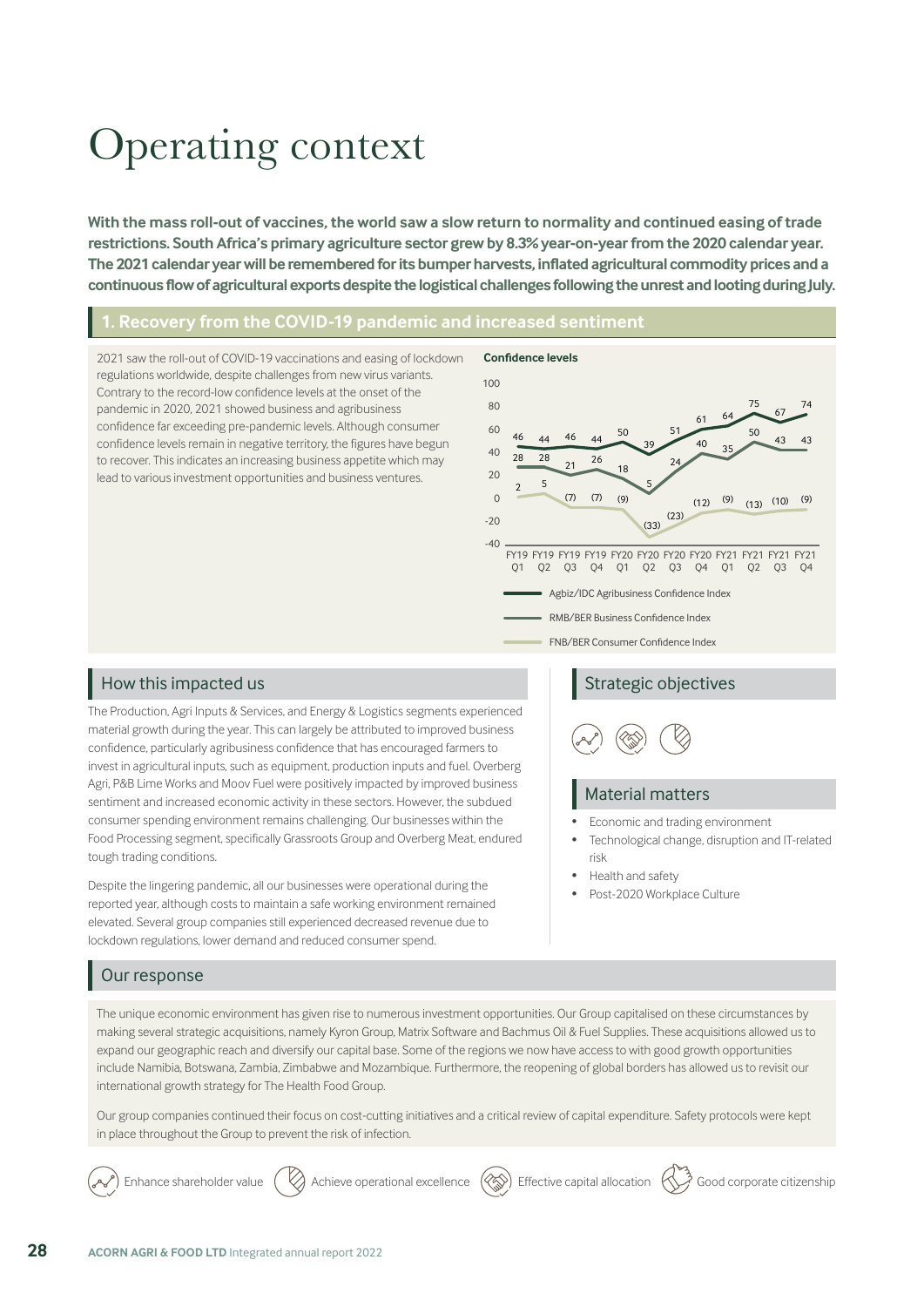## **2. Global agricultural commodity price rallies, bumper crops and growth in the agricultural sector**

The South African agricultural sector saw material growth during 2020 and 2021 due to above-average harvests and favourable commodity prices. Large harvests often result in lower commodity prices, thereby offsetting the benefits of more sales. However, in 2020 and 2021 South African farmers enjoyed local bumper harvests as well as international demand and supply dynamics that inflated global prices of agricultural commodities. The livestock sector also fared relatively well during 2021, with high meat and wool prices. However, the higher meat prices of beef and lamb impacted consumer behaviour. Cheaper protein alternatives like chicken and pork enjoyed a bigger portion of the consumer spend.

## How this impacted us

The above-average harvests in 2020 and 2021 boosted cash flow and improved the financial position of Overberg Agri. The Grain Handling and Grain Trading divisions of Overberg Agri directly profited from the large grain harvest, while the Mechanisation division reported higher equipment sales and mechanical work. Moreover, farmers have repaid their loans, which boosted retail sales and cash flow. Lesotho Milling also benefitted from the global shortage of grain supply that drove up food prices. P&B Lime Works performed well due to the increased demand for feed lime and agricultural lime following the growth in the agriculture sector. Kyron Group saw performance above expectations on the back of the expanding agriculture sector. We will continue to reap many benefits of this harvest well into the new financial year.

Weather conditions in 2021 were favourable for many farmers in South Africa. However, ACG Fruit has suffered from significant rainfall in the Northern Cape and extremely cold conditions in the Kakamas area. Furthermore, a material decrease in the citrus price along with a strong rand adversely impacted its citrus exports and earnings. P&B Lime Works also experienced wet conditions in the Western Cape that prohibited the crushing and screening of material, and therefore reported challenges in producing enough chicken grit to meet demand.

## Strategic objectives



## Material matters

- Climate Change
- Commodity Prices

## Our response

Our Group manages the risk of adverse weather conditions by diversifying its operations geographically and across the value chain. Our vertically integrated business model results in many benefits, mentioned under our investment case on page 7. We largely limit our exposure to primary agriculture, as this sector is most affected by weather phenomena.

Rainfall and weather conditions are chiefly impacted by climate change. Unfortunately, even extensive efforts to curb greenhouse gas emissions will only slow climate change, not avoid it. We focus on the role of technology and climate information to help mitigate and adapt to climate risks. From creating more sustainable technologies to building resilience to climate change to more effective use of water, the applications of technology and climate information are crucial for sustainable agriculture.

Enhance shareholder value  $\Box$  Achieve operational excellence  $\Diamond$ ) Effective capital allocation  $\Diamond$  Good corporate citizenship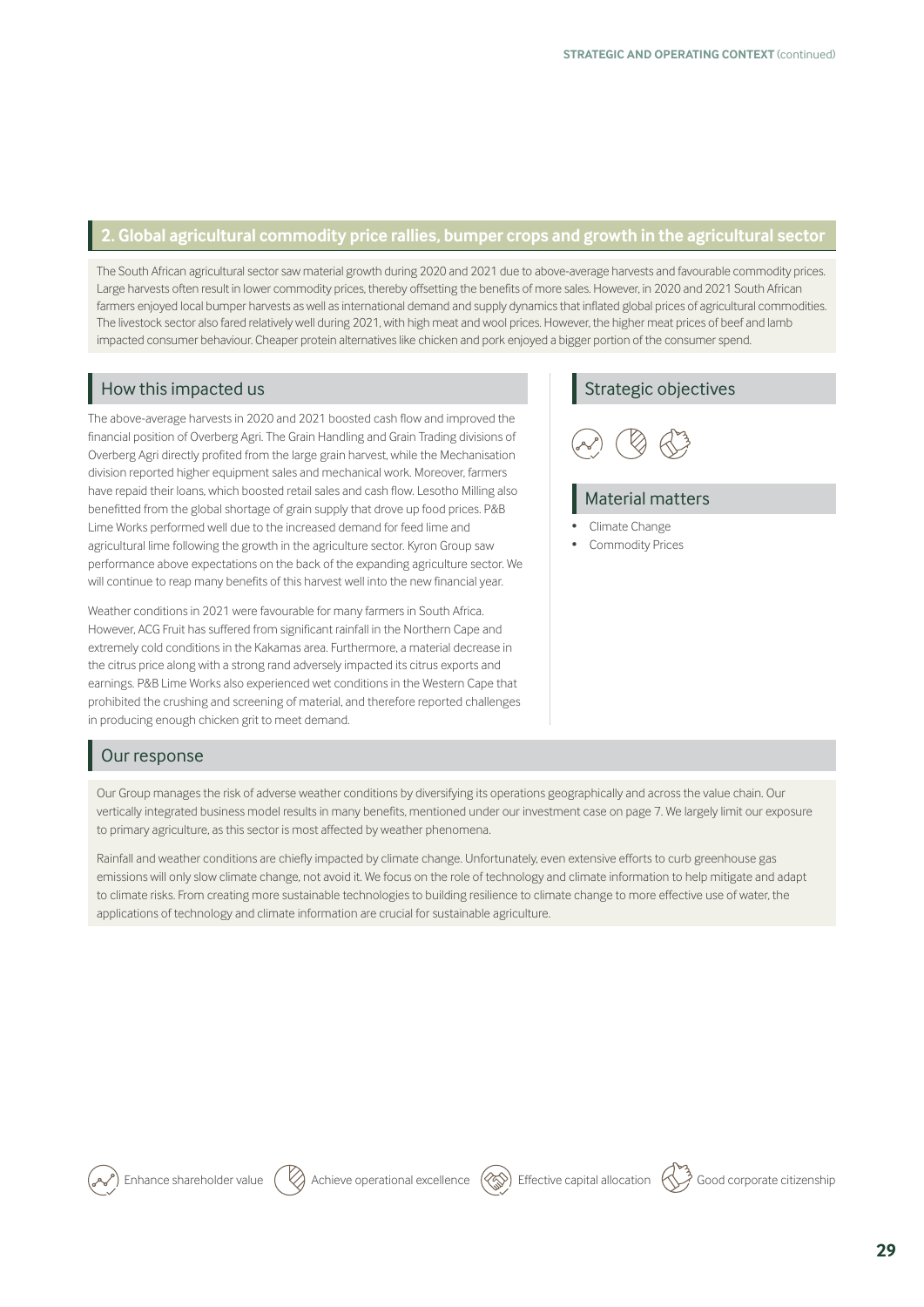# Operating context *(continued)*

## **3. Social, economic and political uncertainty**

South Africa's GDP growth has been poor under the pressures of lockdown restrictions, a cyberattack on Transnet, a spate of civil disorder in July, record levels of load shedding, and several other headwinds. South Africa also faces various structural challenges, with an unemployment rate of 34.9% in the third quarter of 2021. In addition, as at December 2021, year-on-year CPI inflation reached 5.9%, mainly due to soaring fuel prices, while PPI inflation reached 10.8%. This placed pressure on profit margins as input prices for producers grew faster than selling prices.

## How this impacted us

Load shedding impacted all our group companies, causing additional operating and capital expenditures to buy generators or gain access to alternative power supplies. The lack of power supply especially impacted Overberg Agri during the harvest period, as the intake of grain was affected. Thankfully, civil unrest in July had no material direct impact on our Group.

Overberg Meat has been unable to pass along increased input costs to the final consumer due to a very competitive and low-margin environment. Although Overberg Meat's revenue line has remained relatively stable, material price pressure has impacted gross profit margins and has resulted in performance below expectations.

Uncertainty in the market often translates to long-term subdued consumer demand, especially relating to discretionary goods. This has longstanding implications for most group companies, particularly Montagu Snacks, Grassroots Group and Overberg Meat that sell luxury goods.

## Our response

Montagu Snacks, Overberg Meat and Grassroots Group target the upper-medium to upper income class. This class is least affected by economic turmoil and thus acts as a hedge for some of the reduced demand for discretionary goods. In addition, Grassroots Group exports products to countries internationally, thereby gaining exposure to countries with better social, economic, and political conditions and reducing risk via diversification.

Enhance shareholder value Achieve operational excellence Effective capital allocation Good corporate citizenship

## Strategic objectives



## Material matters

- Economic and trading environment
- Political uncertainty and regulatory pressure
- Brand strength
- Post-2020 Workplace Culture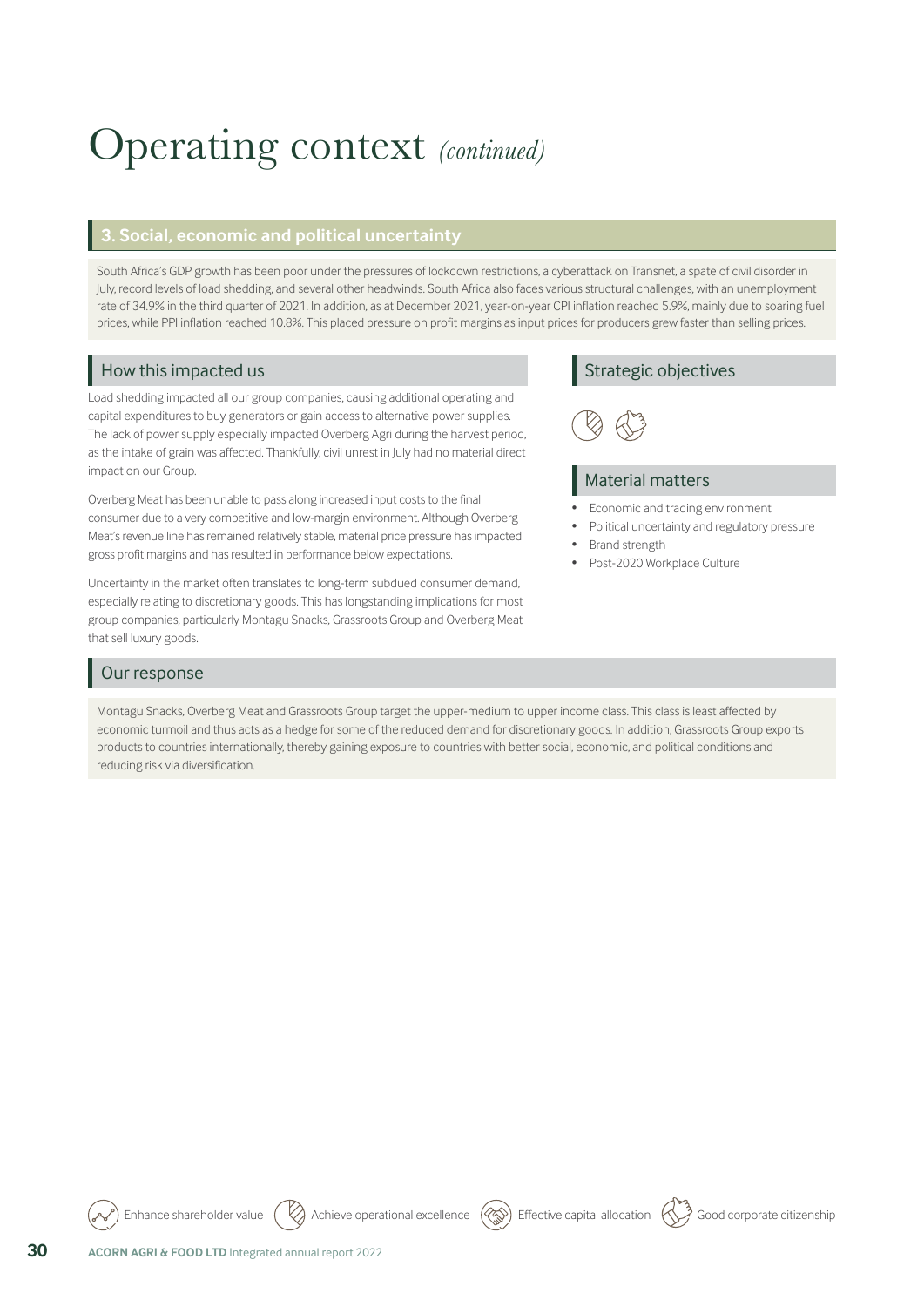## **4. Regulatory barriers**

According to the World Bank's last Ease of Doing Business report, South Africa's ranking fell from 41 in 2014 to 84 in 2020. This deteriorating score indicates that the regulatory environment is becoming less conducive to starting and operating a local business. In the agriculture sector, South Africans are becoming more aware of the reluctance of agricultural regulators to approve new chemicals and medicines. There is a material backlog of applications for these critical inputs through the office of the registrar of the Fertilizers, Farm Feeds, Seeds and Remedies Act 36 of 1947. This severely hampers the adoption of new technology within the South African agricultural industry.

This year South Africa saw a critical development in the regulatory environment as minimum wages for farm workers increased with 16.1% to R21.69 per hour with effect from 1 March 2021. Moreover, regulations related to climate change, and specifically carbon emissions, have recently intensified in South Africa. The Carbon Tax Act of 2019 has completed its third year of effect. The tax rate is set to increase by inflation plus 200 basis points until 2022, and by inflation thereafter.

## How this impacted us

Kyron Group operates within the highly regulated pharmaceutical sector and faces the risk of delayed approvals for new products. However, this also presents an opportunity. The strict regulatory environment increases the barriers to entry and protects the market position of Kyron Group – a company that already has over 186 registered pharmaceutical trademarks.

The increase in labour costs is expected to reduce cash flows and cause margin pressure for businesses operating in the agricultural industry. The actual effects will only become apparent over time and will be offset by higher commodity prices and large harvests in the short term. Regarding carbon tax legislation, P&B Lime Works has emissions generation facilities that exceed the carbon tax threshold and is thus exposed to this tax.

## Strategic objectives



### Material matters

- Political uncertainty and regulatory pressure
- Health and safety
- Brand strength

## Our response

Our Group consistently monitors development in the regulatory environment and adapts, hedges, and avoids risk where possible. Via Agbiz, we also play an important role in identifying and rectifying these regulatory barriers. Our group companies strive to minimise costs and maximise efficiencies to limit the effects of wage increases. Cost saving initiatives are in place at ACG Fruit, including right sizing of the head office, and at Montagu Snacks with their factory relocation to Cape Town.

To reduce the impact of the carbon tax on P&B Lime Works, a solar plant was built on site to reduce electricity consumption from local authorities.

## *Outlook for 2022 and Beyond*

Finance minister Enoch Godongwana expects South Africa's GDP to grow by approximately 2.1% in 2022. The slow but steady recovery from the pandemic is encouraging, but the full impact is yet to be discovered, especially long-term economic changes and new consumer behaviours. Even though there are lingering challenges that await us, we have a positive expectation for 2022:

- Consumer confidence should follow in the recovery of business and agribusiness confidence
- We should continue to reap many benefits from the large 2020 and 2021 harvests
- Integration and realisation of growth prospects pertaining to our new acquisitions
- The current market environment should bring opportunities for new investments as well as strategic disposals
- Farmers should continue to benefit from elevated global agricultural commodity prices, especially following the Russia-Ukraine conflict

The Russia-Ukraine conflict creates short-term benefits for farmers via the price channel. However, increased prices are problematic for consumers and elevated conflict could cause major supply disruptions for countries reliant on food imports from the conflicted nations. Global food security could become a concern. Therefore, the developments in this conflict must be monitored closely.

Our management team has critically reviewed the material matters relevant to the Group's ability to create or preserve value or that could lead to value erosion. We have reported these matters, along with risks, opportunities, and responses, in our Material matters section on page 32. Our CEO Report on page 22 contains further insight into management's outlook while our CFO Report on page 47 contains a detailed view of the Group's financial performance.

Enhance shareholder value  $(\vee)$  Achieve operational excellence  $(\otimes)$  Effective capital allocation  $(\vee)$  Good corporate citizenship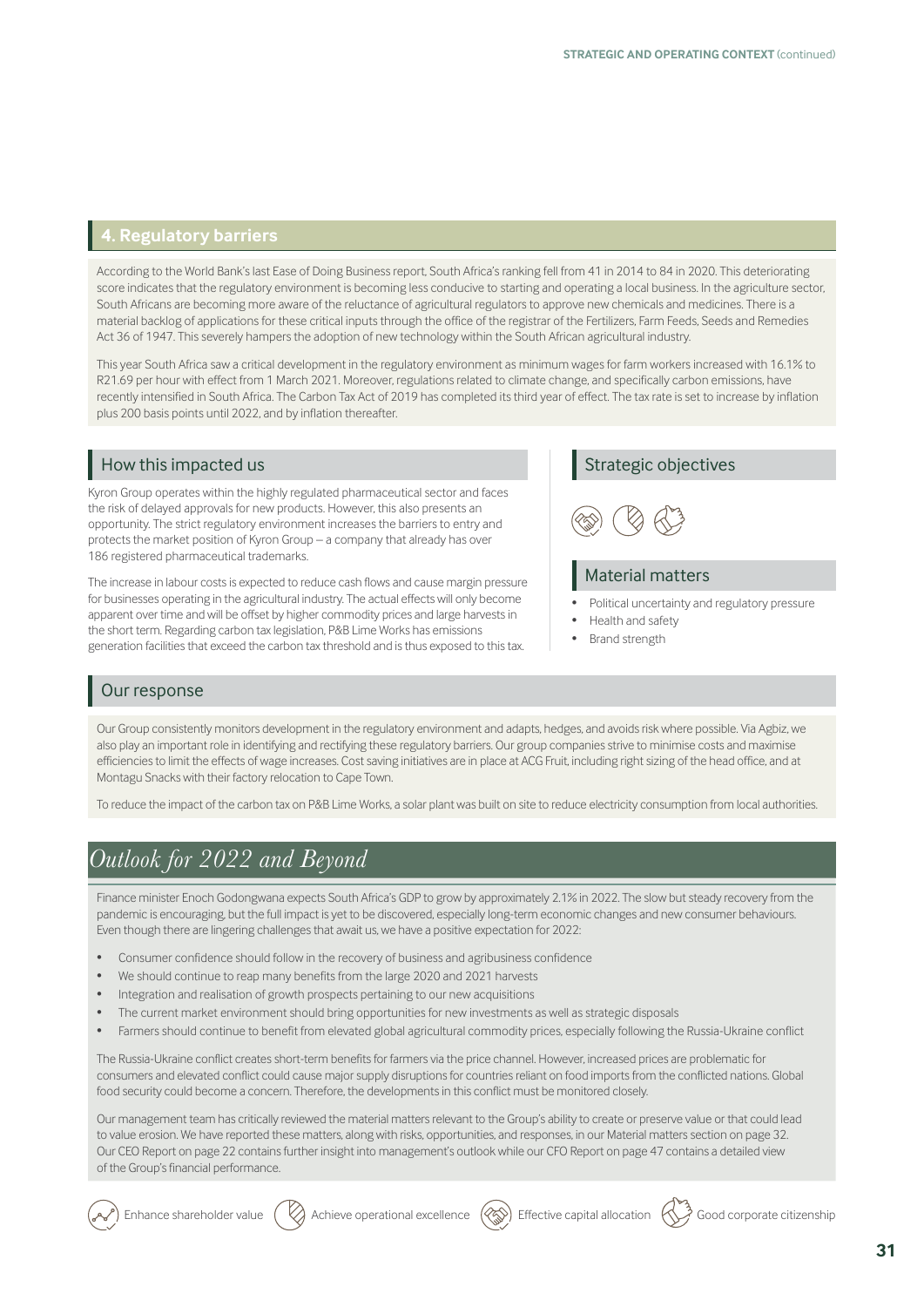# Material matters

**Material matters are identified as those issues that have the potential to significantly impact our Group's performance, sustainability and ability to create value.** 

## *Determining Materiality*

The process to define Acorn Agri & Food's material matters was designed around a set of questions:



This year's materiality review process has resulted in some changes to our material matters. While the Executive committee agreed that many of the matters reported in our previous report remain relevant, they also agreed that the circumstances we find ourselves in today require two additional matters, namely Brand Strength and Post-2020 Workplace Culture. In addition, three matters from last year – Political Uncertainty, Service Delivery and Regulatory Environment – were viewed this year as part of one umbrella, Political Uncertainty and Regulatory Pressure.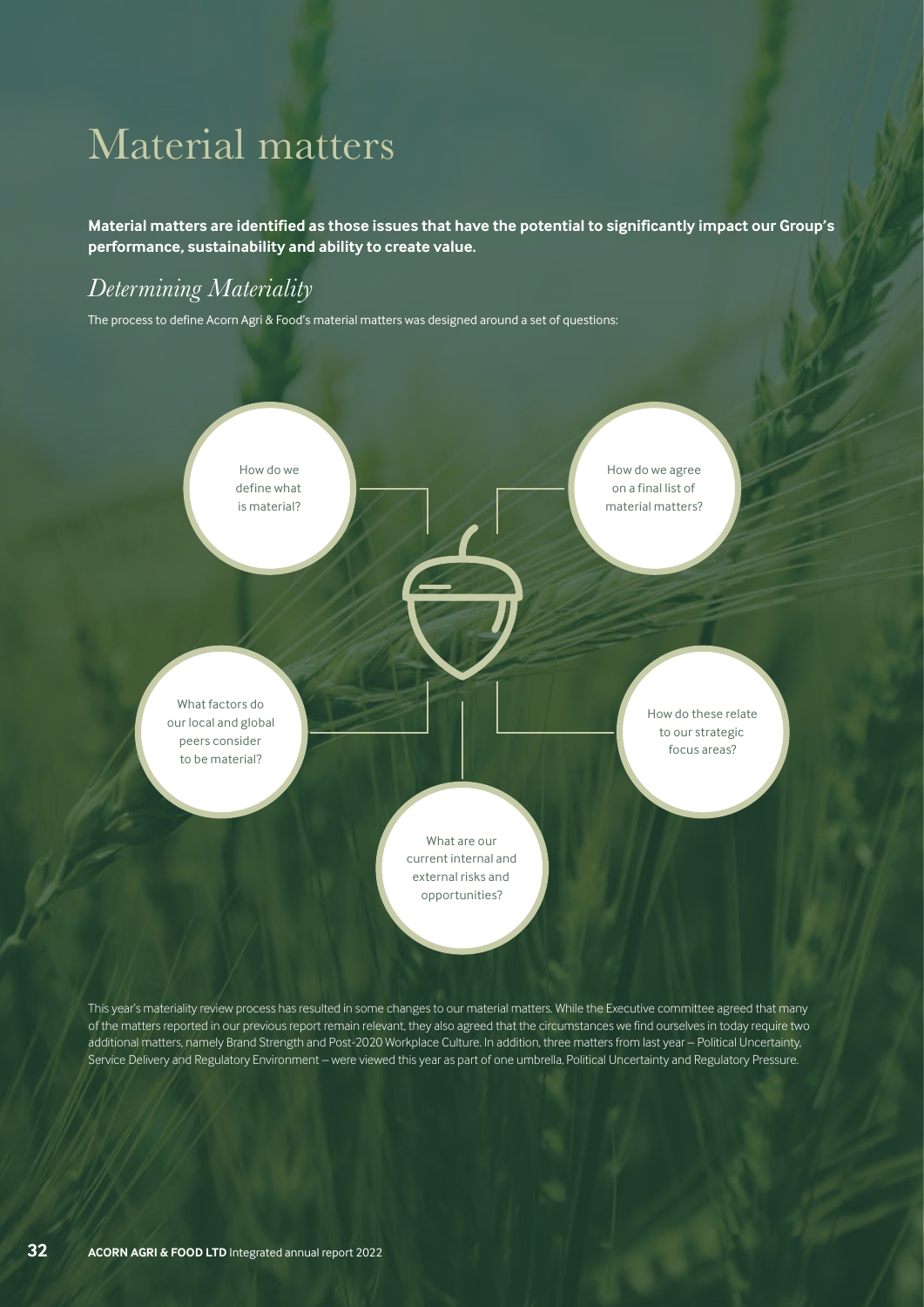## *Climate change*

The agricultural and food sectors are exceptionally vulnerable to the impacts of climate change. Negative impacts are already being felt in the form of rising temperatures, shifting agroecosystem boundaries, weather variability, invasive crops and pests, and more frequent extreme weather events. Regulations relating to climate change, and specifically carbon emissions, have intensified in South Africa.



Harsh weather may limit primary producers' ability to generate income. This could adversely impact demand for our products and services. Climate change could reduce the availability or increase the price of commodities we require for food production, resulting in depressed margins, food price inflation or insufficient food production. Increasing regulations around emissions could increase expenditure for companies and put pressure on margins and profitability.

## **Risks Opportunities Our response**

All players in our sectors can leverage innovation and technological advancement to offset certain climaterelated pressures. We may be able to provide producers with technology, products and services that mitigate some of the effects of climate change. We could procure from multiple suppliers to ensure a geographically diverse supply base which would mitigate some of the risk of regional disasters such as floods or droughts. When it comes to climate regulations, our Group can implement measures to mitigate some of its adverse environmental outputs.

Our vertical integration combined with our focus on diversifying the Group's geographical footprint, customer base and commodity exposure, assists in mitigating the effects of climate change. We provide technologies and offerings internally and through our investments via AgVentures that will help mitigate these effects on our operations and for our customers (more detail in our stakeholders section on page 18). We implemented a solar power project at our P&B Lime Works' mine to reduce emissions.

## *Economic and trading environment*

South Africa has experienced declining economic conditions over the past decade, exacerbated by COVID-19. The pandemic and recurring lockdowns severely worsened existing structural challenges such as unemployment, low economic growth and high debt levels. Increased global economic integration also heightens systemic risk in the event of any global disaster such as a financial crisis or war.

South Africa's deteriorating economic conditions adversely impact business and consumer confidence and disposable income. This affects local supply and demand dynamics that drive business growth. Moreover, criminal activity tends to rise during times of unemployment, and prolonged adverse conditions could give way to civil unrest.

Global disasters such as the financial crisis of 2008 and the Russia-Ukraine conflict of 2022 could cause a variety of negative knock-on effects, such as economic contraction, supply chain disruptions and food insecurity to name a few.

## **Risks Opportunities Our response**

Adverse economic conditions present an opportunity for us to contribute to economic growth and employment through sustainable business practices. To see growth and improve our competitive position, we must continue to deliver on our financial improvement targets, successfully deploying technologies and other innovations to enhance productivity and profitability and minimise the number of unplanned operational hindrances that affect production and trade.

Our strategic drive to diversify our capital base and geographic reach decreases exposure to business cycles and increases sustainability. We are leveraging more opportunities for intra-Group collaboration and cross-selling and reducing costs through shared services across group companies.

By maintaining and increasing export volumes we can negate unfavourable local economic conditions and take advantage of exchange rate opportunities. Doing business in developed markets exposes us to higher income customers who are more resilient to economic pressures. We ensure that group companies do business with financially sound customers to reduce counterparty risks. Unfortunately, many risks arising from global disasters can only be accepted.

Enhance shareholder value  $\langle \rangle$  Achieve operational excellence  $\langle \langle \rangle$  Effective capital allocation  $\langle \rangle$  Good corporate citizenship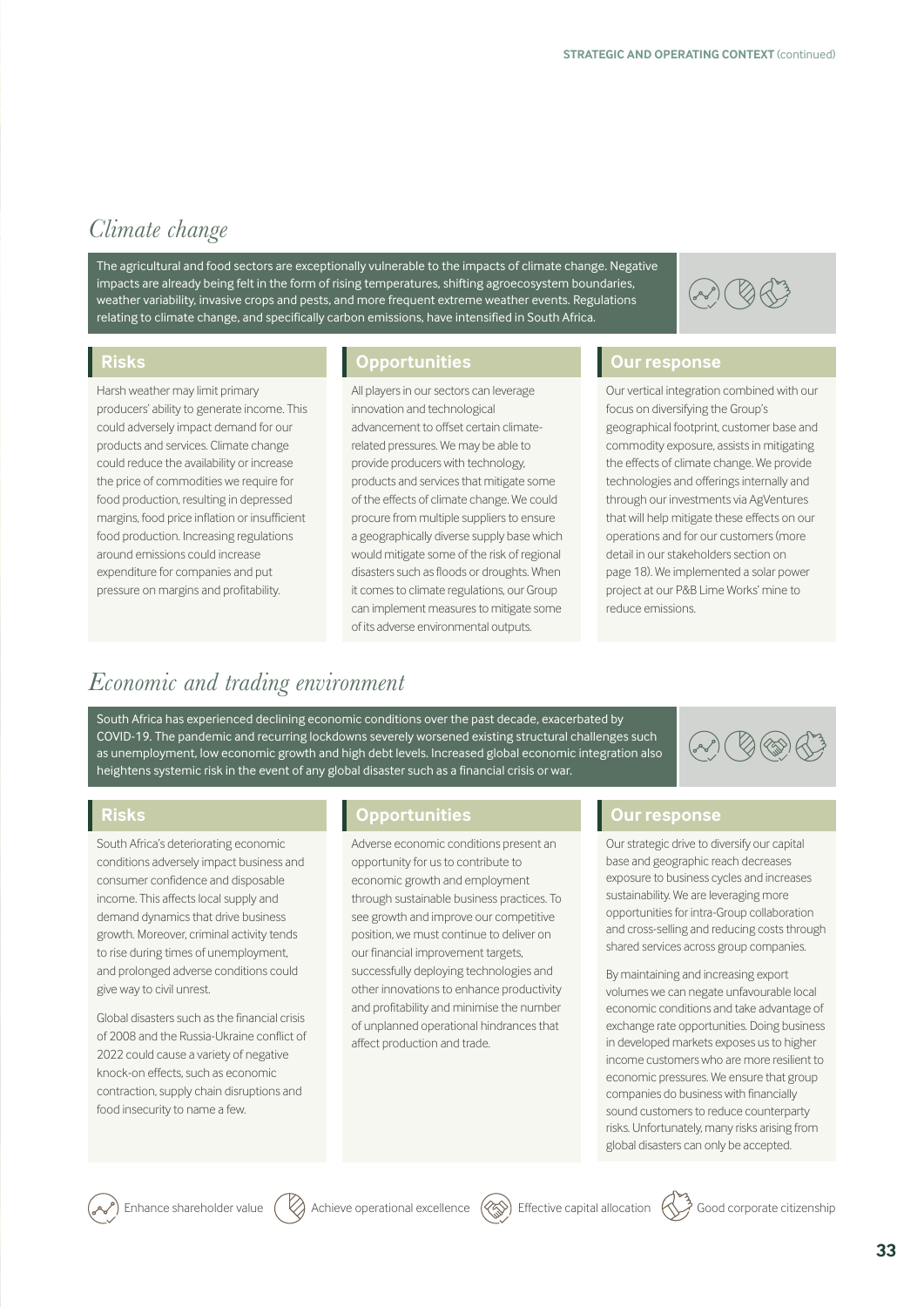# Material matters *(continued)*

## *Political uncertainty and regulatory pressure*

Political uncertainty influences confidence levels and investment in the South African economy. Infrastructure has continued to deteriorate with electricity and water supplies becoming increasingly unstable. In addition, our country's position in the Ease of Doing Business Rankings fell from 41 in 2014 to 84 in 2020 indicating an arduous regulatory environment.



Political uncertainty could weaken the exchange rate and decrease investment in the country and industry. The threat of international wars spilling over into South Africa is becoming more imminent. The outcome of the expropriation policy debate could impact the sustainability of our customers while inadequate service delivery, especially in rural areas, affects our ability to operate efficiently. This adds to costs as we have to employ alternative risk-mitigating solutions.

A cumbersome regulatory environment adversely affects the ease, speed and cost of doing business. Slow government turnaround times cause delays in implementation while increasing requirements for B-BBEE regulations make it challenging to achieve or maintain a desired rating which could lead to loss of suppliers and/or customers.

## **Risks Opportunities Our response**

We can participate in developing and presenting potential solutions to land ownership inequity in a way that will spur growth in our sectors. However, many risks of political uncertainty cannot be mitigated and must be accepted. Unreliable service delivery presents an opportunity for us to introduce practices that ensure we remain efficient and sustainable.

We can encourage and cultivate a transparent culture and ethical business practices to adhere to regulations.

We participate in efforts to lobby government departments via Agbiz and maintain involvement with local government to contribute to proposed land reform policies and to mitigate and improve poor service delivery.

We adhere to all statutory and regulatory requirements as a good corporate citizen and have regular interactions with industry bodies to influence processes and outcomes that improve the ease of doing business. We diversify into new markets and lower risk jurisdictions through international expansion. We continue to implement our whistleblower hotline.

## *Commodity prices*

Commodity prices are inherently volatile and substantially impact our businesses and clients, particularly our ability to remain competitive and the risk of credit to our clients.



Unfavourable or volatile commodity prices for wheat and barley, table grapes and citrus, and meat and wool could adversely affect our customers' income. This could negatively influence their demand for our products and services or affect our ability to procure raw materials cost-effectively. A global disaster such as the Russia-Ukraine conflict can have major implications on these prices.

## **Risks Opportunities Our response**

We can mitigate the effects of commodity price fluctuation by diversifying our exposure to a broader basket of commodities. The opportunity exists to buy during lower commodity price cycles which impacts cost of sales.

We are diversifying our geographical footprint, customer base and commodity exposure to mitigate some the effects of adverse commodity prices. We also ensure that group companies do business with financially sound customers to reduce counterparty risks. We focus on identifying and participating in new technologies that mitigate the effect of fluctuating commodity prices.

Enhance shareholder value  $(\vee$  Achieve operational excellence  $(\otimes)$  Effective capital allocation  $(\vee)$  Good corporate citizenship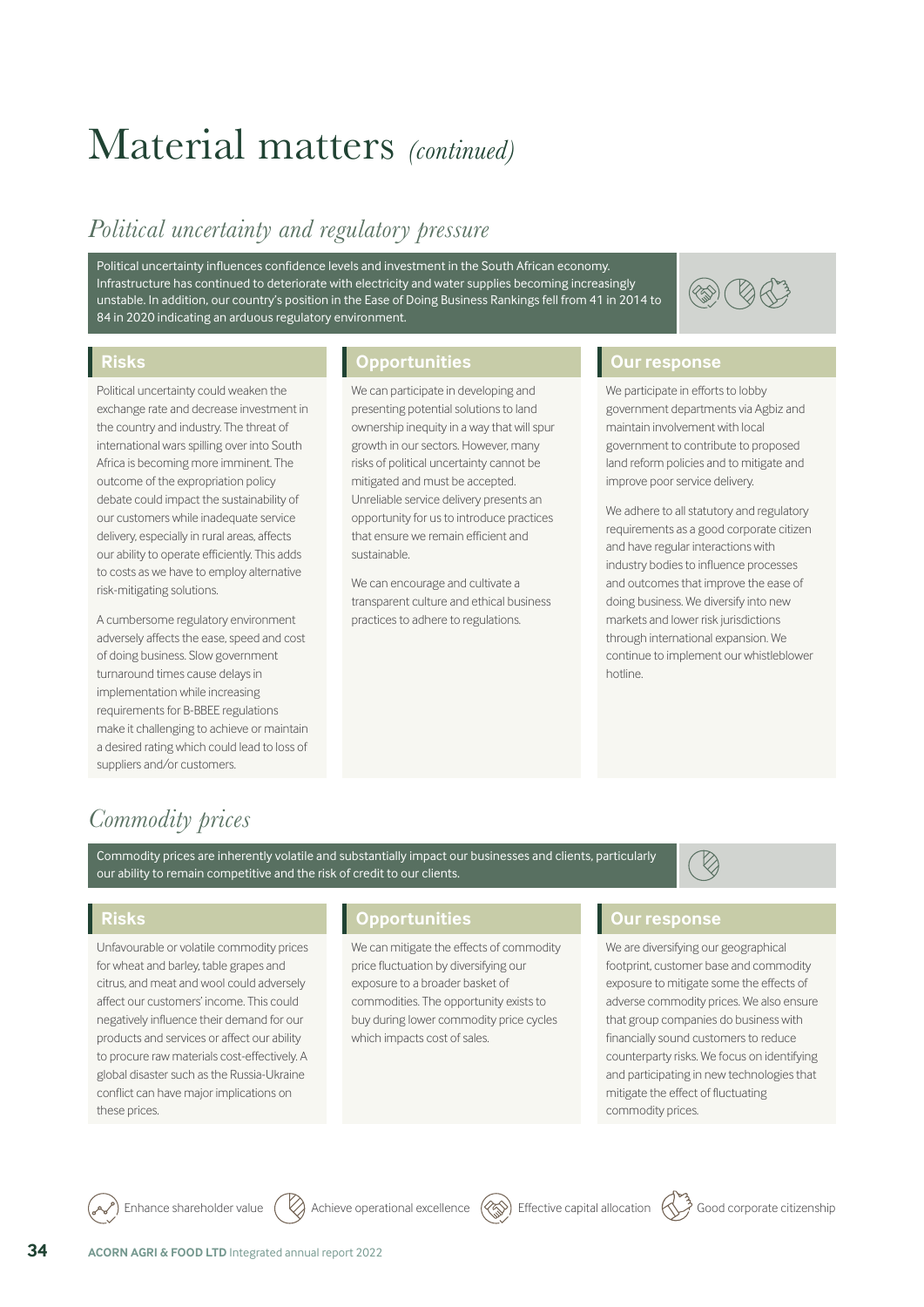## *Technological change, disruption and IT-related risk*

The growing digitalisation of society and the workplace increases our reliance on technology. This, and growing global interconnectivity, exposes us to the risk of cyberattacks and debilitating IT-related malfunctions. In the World Economic Forum's Global Risks Report 2022, cybersecurity failure was number seven on the list of risks that worsened the most since the onset of the pandemic.

This trend poses significant risk in the form of business model disruption, which could render current business models unviable.

We depend on computer systems in our day-to-day retail and trading activity and to securely maintain data and personal information. Disruption of these systems would impair our ability to service customers. It could also compromise the confidentiality, integrity and availability of information and technology resources. This would not only disrupt operations, but could negatively impact our reputation and brands.

## **Risks Opportunities Our response**

We can lead and capitalise on the technological change and disruption in our sectors by optimising current products, services and systems. We must continually evaluate current business models and look for opportunities to reorganise or implement new business models. We can assess our current IT policies and processes against the Cybercrimes and Cyber Security Bill.

We have established AgVentures, a group company with a dedicated focus on evaluating and investing in innovative and disruptive technology solutions for our sectors.

We have designated IT teams that implement and monitor controls. We also established a centralised IT steering committee tasked with monitoring changes in strategy, the business environment or new technology as well as formulating our response to realise benefits, optimise resources and monitor risks.

## *Brand strength*

A company's brand is one of its most valuable assets. The benefits of building and maintaining a strong brand include increased customer recognition and loyalty, enhanced credibility and improved ease of purchase. These are important attributes that can help win and retain market share.



Although our legacy surpasses 100 years in business, the Acorn Agri & Food brand name is new due to the merger and subsequent rebranding in 2018. Consequently, it will require some time for the market to become familiar with our new brand identity and for us to raise brand awareness, and gain buy-in and trust.

## **Risks Opportunities Our response**

The rebranding of Acorn Agri & Food provides us with several opportunities to potentially connect with new audiences, create new brand associations, differentiate from competitors, and reflect our new business offerings.

For us to strengthen our brand identity and become a partner of choice, all brand touch points need to continue promoting the fact that we possess the necessary expertise and investment substance to enable partner businesses to flourish. We have reinforced our marketing and communications plan to create awareness around our brand name, which includes gaining awareness in recognised and relevant media publications, digital marketing and increasing direct communication with our shareholders.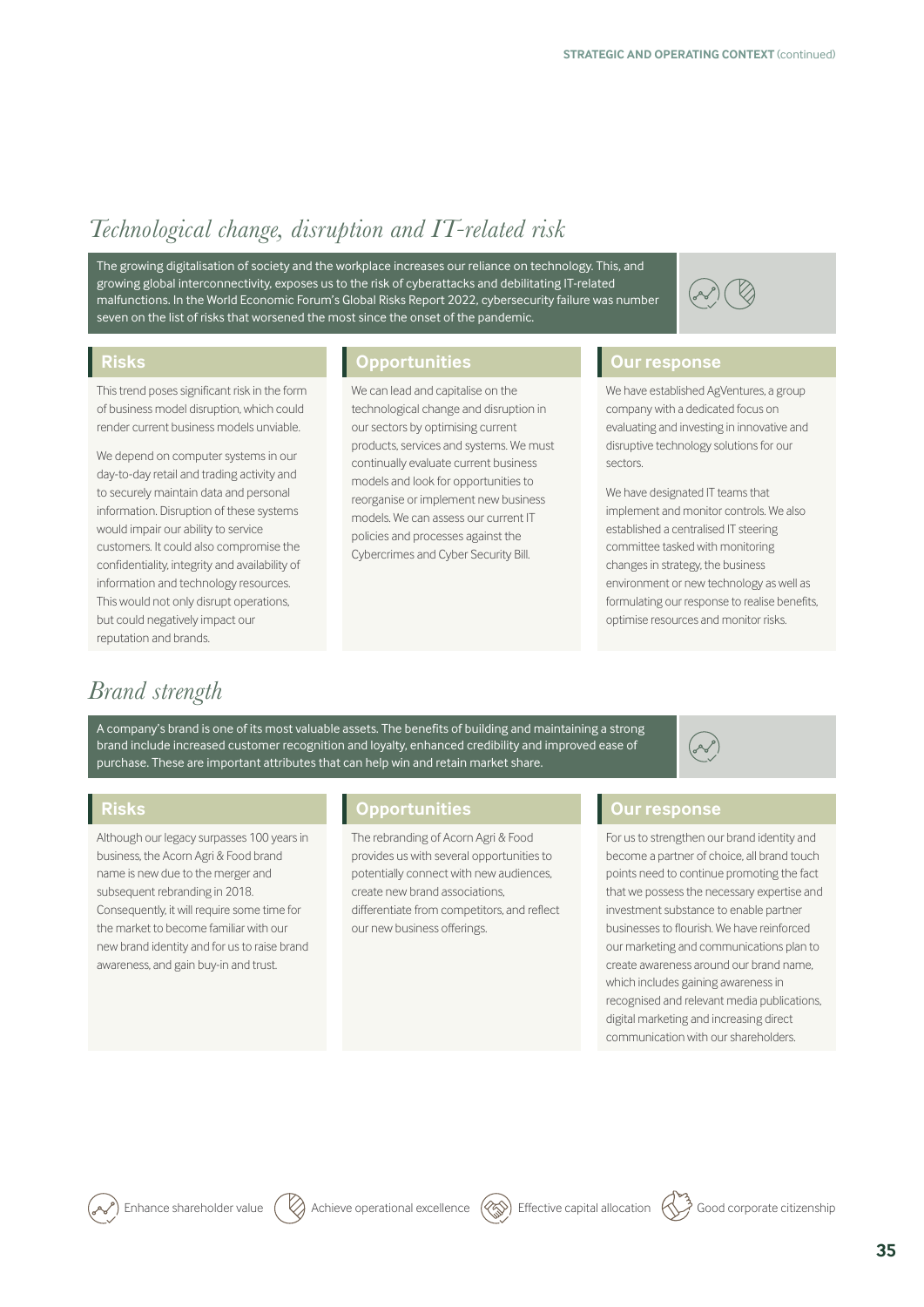# Material matters *(continued)*

## *Health and safety*

With the onset of the COVID-19 pandemic, our stakeholders' occupational health and safety became paramount. Government and businesses quickly implemented response measures to ensure the safety of those exposed. According to the World Health Organisation, governments worldwide are also intensifying their efforts to improve food safety amid globalisation, especially where food crosses national boundaries in international trade.



The socio-economic costs of illnesses resulting from a pandemic or foodborne illness include loss of productivity, income, jobs and trade. In extreme cases, such as COVID-19 and the listeriosis outbreak in 2018, it can also result in loss of life. Unsafe products and slack safety protocols within organisations can lead to product recall, litigation and brand reputation damage, exacerbating the above costs.

## **Risks Opportunities Our response**

When proper occupational health and safety protocols are established, daily operations can continue with minimal disruption and the risk of infection among exposed stakeholders is dramatically reduced.

Similarly, when food safety protocols are established, mistakes are reduced, the risk of foodborne illness is eliminated, profitability grows, employee morale rises, and the company's reputation remains secure. It is thus imperative for our group companies to monitor their production chains and assure consumers that they adhere to the highest food safety standards.

Each group company continues to adhere to strict safety protocols. Where possible, employees work from home and all meetings include a virtual attendance option to reduce travel and protect high-risk employees.

Our various food companies are committed to ensuring food safety and have many accreditations according to their relevant practices and standards. For more information on these accreditations, see page 20 within our stakeholders section.

## *Post-2020 workplace culture*

To deliver on our strategic business objectives, we rely on a high-performing, motivated workforce that acts ethically and responsibly, consistent with our Group's values. Resourcing this workforce includes attracting, retaining and developing the best talent and using technology as an enabler. However, driving a high-performance culture requires a workforce that is both physically and mentally healthy.

Sanlam research provides evidence relating to the mental health crisis that South Africa has faced over the past two years. Lockdowns and loss have magnified the psychological effects of anxiety and depression, with medical aid providers seeing an increase in claims in this regard.

Work-related stress is a major cause of occupational ill health. This poses high risks relating to increased absenteeism, high staff turnover and poor performance, as well as a possible increase in accidents due to human error as a result of low concentration and poor decision-making. Work-related stress can also manifest in employees in numerous physical ills, seriously affecting their ability to contribute meaningfully in both their personal and professional lives.

## **Risks Opportunities Our response**

When mental health is valued in the workplace, there exists an opportunity to reduce absenteeism and staff turnover, and increase staff morale, productivity and profits.

While the world is still learning about the adverse effects of poor mental health in the workplace, much improvement is needed in providing recognition and support for mental illnesses. We are using our employee communication channels to try and reduce the stigma surrounding these issues and increase awareness of free resources in South Africa – including the South Africa Depression and Anxiety Helpline.

S R R 3

Enhance shareholder value  $\binom{1}{2}$  Achieve operational excellence  $\binom{2}{3}$  Effective capital allocation  $\binom{3}{2}$  Good corporate citizenship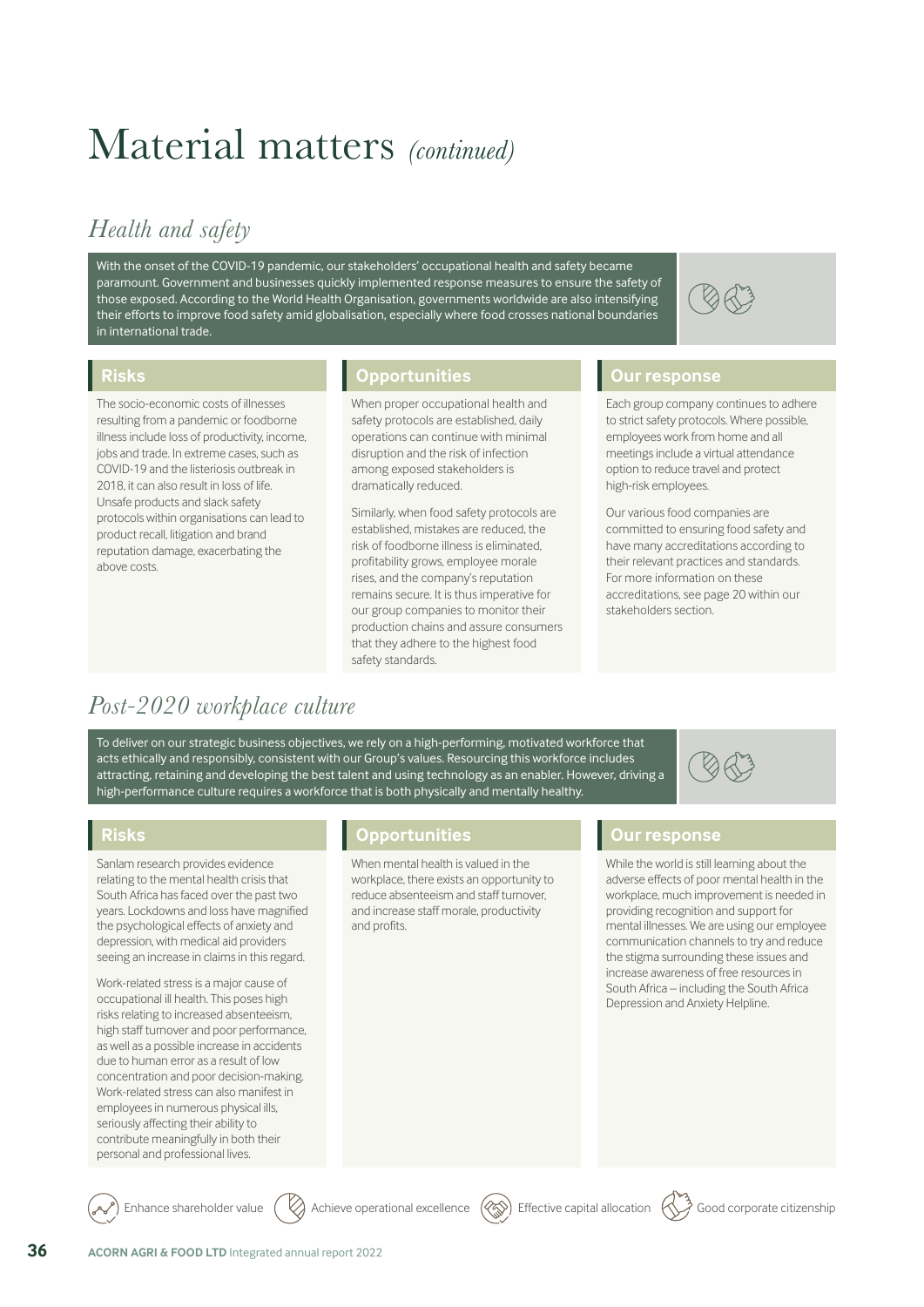# Group strategy

Our strategy empowers the execution of our vision and mission. Last year, our Group refreshed our strategy disclosure to give stakeholders an enhanced understanding of our performance. This disclosure will evolve as our tracking history lengthens.

The strategy map presented below sets out who we are, why we exist and how we plan to achieve our four long-term strategic objectives.

| Vision                                   | To create a legacy of long-term sustainable value for all stakeholders in the agriculture and food value chain. |                                                                                                                                                          |                                   |                                                                                                                                  |                                                                                                                                          |  |
|------------------------------------------|-----------------------------------------------------------------------------------------------------------------|----------------------------------------------------------------------------------------------------------------------------------------------------------|-----------------------------------|----------------------------------------------------------------------------------------------------------------------------------|------------------------------------------------------------------------------------------------------------------------------------------|--|
| <b>Mission</b>                           | To be a profitable and sustainable vertically integrated agriculture and food group.                            |                                                                                                                                                          |                                   |                                                                                                                                  |                                                                                                                                          |  |
| Strategic priorities                     | Enhance shareholder<br>Effective capital<br>allocation<br>value                                                 |                                                                                                                                                          | Achieve operational<br>excellence | Good corporate<br>citizenship                                                                                                    |                                                                                                                                          |  |
| Strategic objectives                     | Create long-term<br>sustainable growth in<br>shareholder value                                                  | Growth through<br>earnings-enhancing<br>and cash generative<br>opportunities in the<br>agriculture and food<br>value chains (local and<br>international) |                                   | Sustainable growth,<br>profitability, and cash flow<br>with effective use of<br>technology, risk<br>management and<br>governance | Creating value for all<br>stakeholders<br>(shareholders, customers,<br>employees, communities,<br>suppliers and partners,<br>government) |  |
| Business objectives and strategy map     |                                                                                                                 | <b>Measures</b>                                                                                                                                          |                                   |                                                                                                                                  |                                                                                                                                          |  |
| Value                                    | <b>NAV</b>                                                                                                      | Share price                                                                                                                                              | Dividend                          | NAV per share<br>SOTP per share<br>Share price<br>Dividend                                                                       |                                                                                                                                          |  |
| Financial (Group)                        | Increase return<br>on assets                                                                                    | Increase<br>cash flow                                                                                                                                    | Increase<br>profitability         | Return on equity<br>EBITDA performance<br>Cash flow from operating activities<br>Headline earnings                               |                                                                                                                                          |  |
| Operational (group<br><i>companies</i> ) | Increase return<br>on assets                                                                                    | Increase<br>cash flow                                                                                                                                    | Increase<br>profitability         | EBITDA performance*<br>Net profit % of revenue*<br>Headline earnings                                                             |                                                                                                                                          |  |
| Investment                               | Minimum IRR                                                                                                     | Increase<br>earnings for<br>the Group                                                                                                                    | Increase<br>cash flow             | Diversification of capital base<br>Concentration risk<br>Earnings/cash enhancing                                                 |                                                                                                                                          |  |
| Organisational<br>capacity               | Training and<br>development                                                                                     | Career pathing                                                                                                                                           | Enhance<br>technology             | Succession plan<br>Training Index**<br>Technology Index**                                                                        |                                                                                                                                          |  |

*\* Due to the number of group companies, we cannot discuss these items in this report.*

*\*\* These items will be reported in future as our measurement ability and tracking history grows.*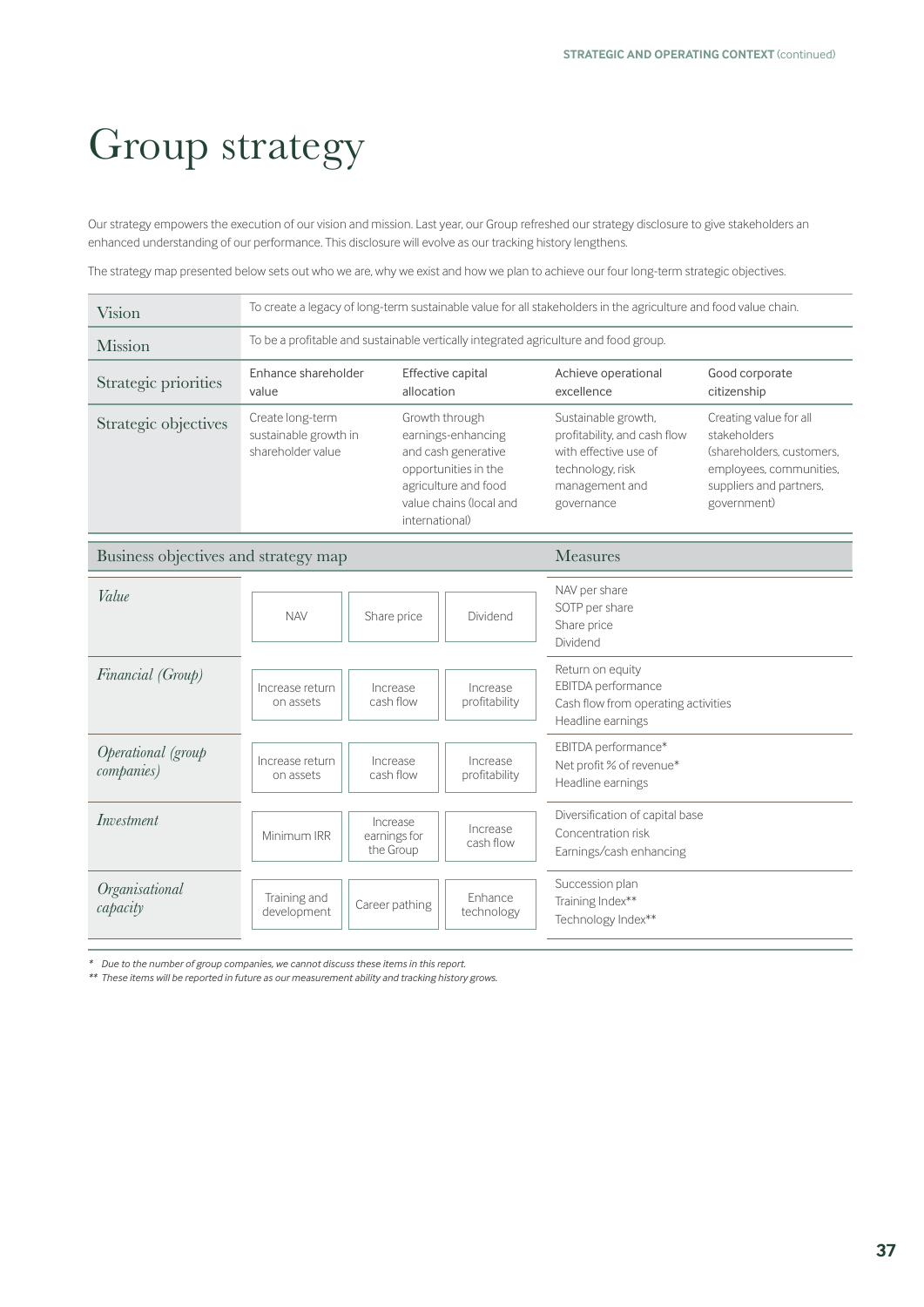## *Long-term strategic priorities*

Despite the significant impact of COVID-19, our Group has outperformed expectations for two consecutive years. Our performance is in line with our trajectory to reach our 2024 growth targets and we continue to see the results of a honed focus on improving profitability. Stakeholders should bear in mind that we operate with a sustainable long-term view which drives our strategic choices. The below table gives stakeholders more information on our performance against our strategy.

## Enhance shareholder value

**Description of objective:** Create long-term sustainable growth in shareholder value.

Why this objective is important: A business that does not generate consistent profits will destroy more value than it creates and cease to exist. Our focus on allocating capital to our businesses and deploying capital for new profitable businesses ensures we generate a return and grow shareholder value.

Focusing our actions on the growth of each "Value" business objective (as indicated in the strategy map) will ensure we enhance shareholder value.

## Intrinsic net asset value (SOTP)

This valuation is believed to be a truer reflection of the Group's value than our share price. The composition of our updated SOTP value is as follows:

| <b>Rm</b>                                      | FY 2022     | FY 2021*    |
|------------------------------------------------|-------------|-------------|
| Agri Inputs & Services                         | 1522        | 946         |
| Energy & Logistics                             | 482         | 382         |
| Production                                     | 158         | 112         |
| <b>Food Processing</b>                         | 348         | 363         |
| Agri Production                                | 533         | 563         |
| Corporate                                      | 342         | 703         |
| <b>Total</b>                                   | 3 3 8 5     | 3069        |
| Issued shares, net of treasury shares (number) | 130 405 855 | 130 815 032 |
| SOTP value per share (rand)                    | 25.96       | 23.46       |
| Over the counter share price (rand)            | 11.50       | 12.00       |
| Percentage discount to SOTP value per share    | (56%)       | (49%)       |

*\* The SOTP value for the 2021 financial year has been re-presented to reflect our redefined operating segments.*

### *Actions to achieve growth (short to medium term):*

- Deploy cash and utilise our strong balance sheet to acquire cash generative businesses that complement our existing portfolio in line with our investment philosophy
- Better utilisation of current capital allocated for operational use to improve profitability of our group companies via increasing earningsenhancing revenue activity and optimal cash conversion

### *Our progress*

• We concluded three acquisitions in this year. These acquisitions have performed better than expected during their contributing months and have contributed positively to the Group's earnings, revenue and profitability.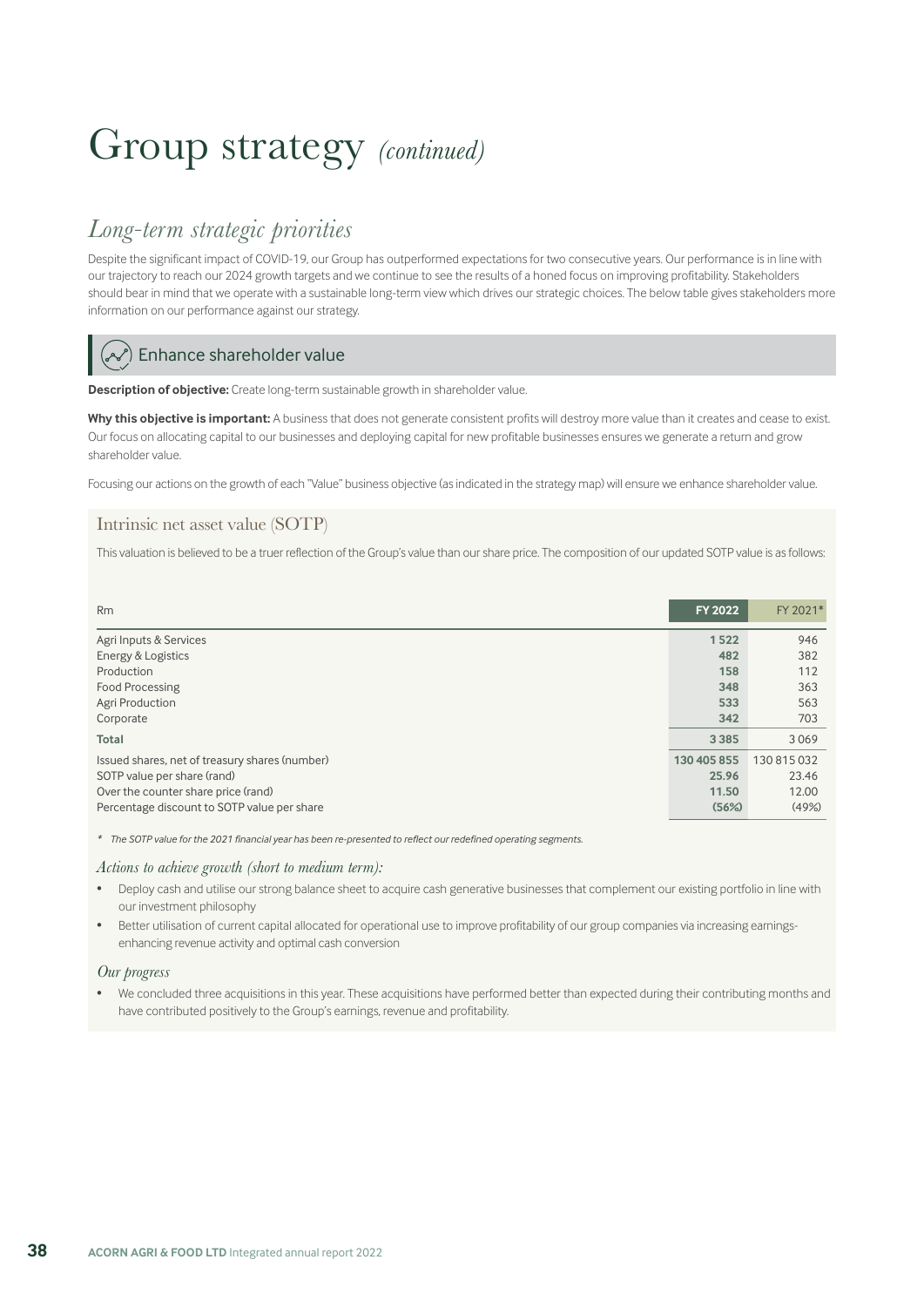## Enhance shareholder value *(continued)*

### Net asset value

Our NAV as measured by accounting standards is an important measurement tool as it is commonly used to estimate the market value of a business as at a specific date.



### *Actions to achieve growth (short to medium term):*

- Optimise each group company's capital structure
- Focus on cash conversion and working capital management
- Participate in meaningful earnings-enhancing joint venture relationships that require minimal capital through shared strategic resources

### *Our progress*

- Three acquisitions concluded which have diversified the capital base and increased our NAV
- Increased profitability in certain group companies has also contributed to an increase in NAV

## Dividend

Paying dividends sends a clear, powerful message about a company's future prospects and performance. Its willingness and ability to pay steady dividends over time provide a solid demonstration of financial strength.



### *Actions to achieve growth (short to medium term):*

• Optimise cash conversion in our businesses to increase free cash flow and enable a return on capital in the form of a cash dividend

### *Our progress*

• Due to performance being above expectations this year, the Group was able to increase its dividend declaration by 67%

## Share price

While we cannot control the market, we can control our businesses. We believe that our growing, cash generative and profitable businesses, supported by a growing dividend yield, would support a sustainable increasing share price and ultimately, shareholder value.



## *Actions to achieve growth (short to medium term):*

• Focus on the profitability and growth of our businesses that would translate to a higher HEPS and Dividend that would support the share price

### *Our progress*

- Investigating an alternative strategy to improve liquidity
- Achieved growth in several other business objectives which underpin the share price in the medium to long term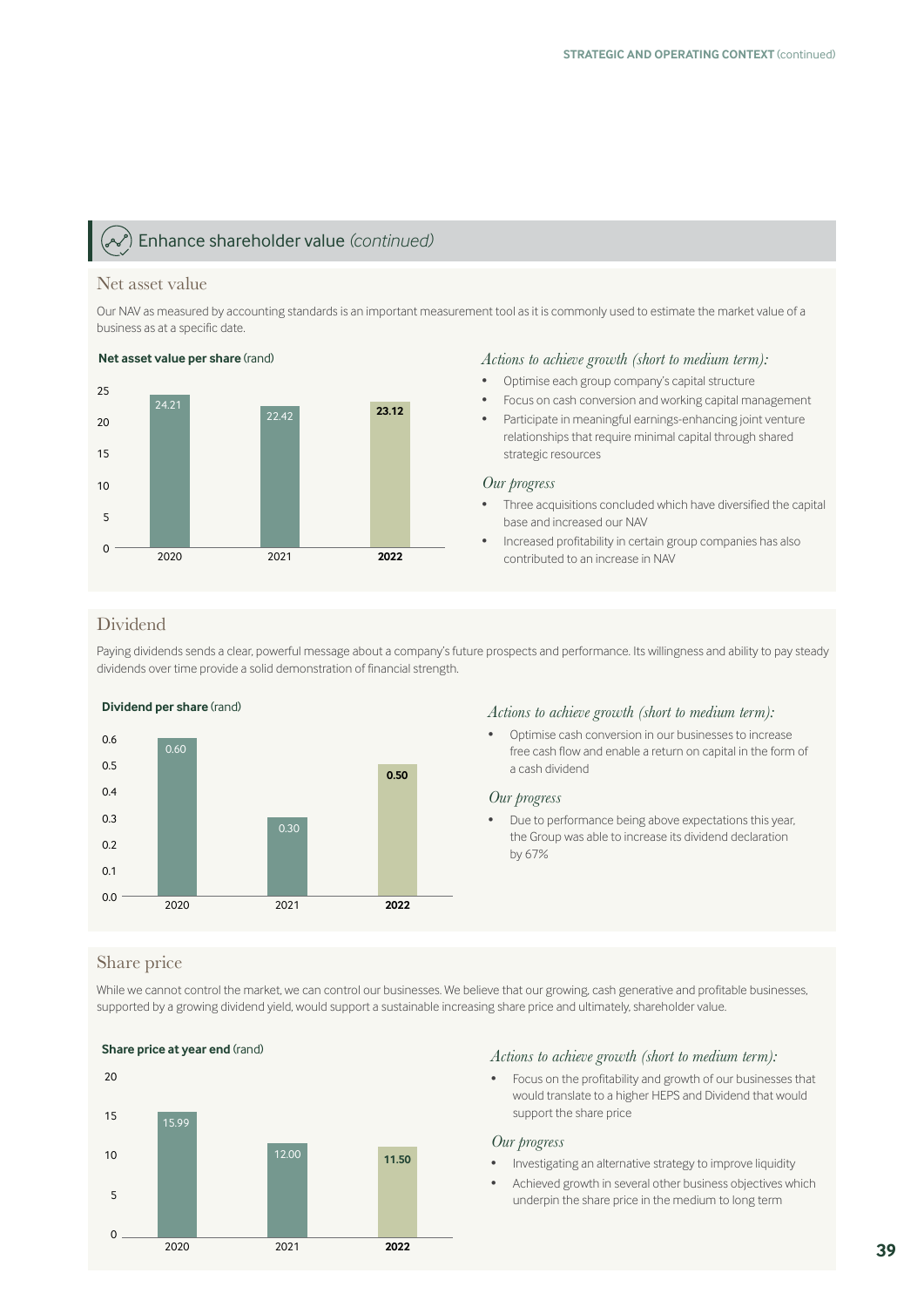## Effective capital allocation

**Description of objective:** Expand earnings-enhancing and cash generative opportunities in the local and international agriculture and food value chains to ensure organic and acquisitive growth in our portfolio.

Why this objective is important: To fulfil our vision of sustainable value we must demonstrate an ability to allocate capital to projects or companies that will result in growth.

Focusing our actions on the growth of the relevant "Financial" and "Investment" business objectives (as indicated in the strategy map) will ensure we are allocating capital efficiently.

## Increase return on equity

An increasing return on equity means that our assets are being used efficiently.



### *Actions to achieve growth (short to medium term):*

- Optimise the capital structure per business to ensure effective capital deployment
- Achieve operational excellence
- Free up capital locked in our businesses classified as nonstrategic capital

### *Our Progress*

- We were not able to implement the proposed B-BBEE transaction
- Progress made in optimisation of underlying businesses as evidenced by declining cost of doing business

## Increase cash flow for the Group

This measure is tracked under our Achieve Operational Excellence strategic priority and is reported in that section.

## Diversification of capital base

Diversifying our capital base in terms of geographic operations, customer base and industry increases sustainability and stability of earnings.



## *Actions to achieve growth (short to medium term):*

• Sweat our balance sheet (particularly to unlock cash) to generate a targeted ROE through a combination of acquisitions and unlocking unproductive capital to fund future growth

### *Our Progress*

- Through the Kyron Group acquisition, we diversified our capital base to the animal health industry, encompassing commercial agricultural animal, companion animal and branded pet care product segments
- Through Moov Fuel's bolt-on acquisition of Bachmus Oil & Fuel Supplies, we expanded our energy and logistics industry reach to more SADEC countries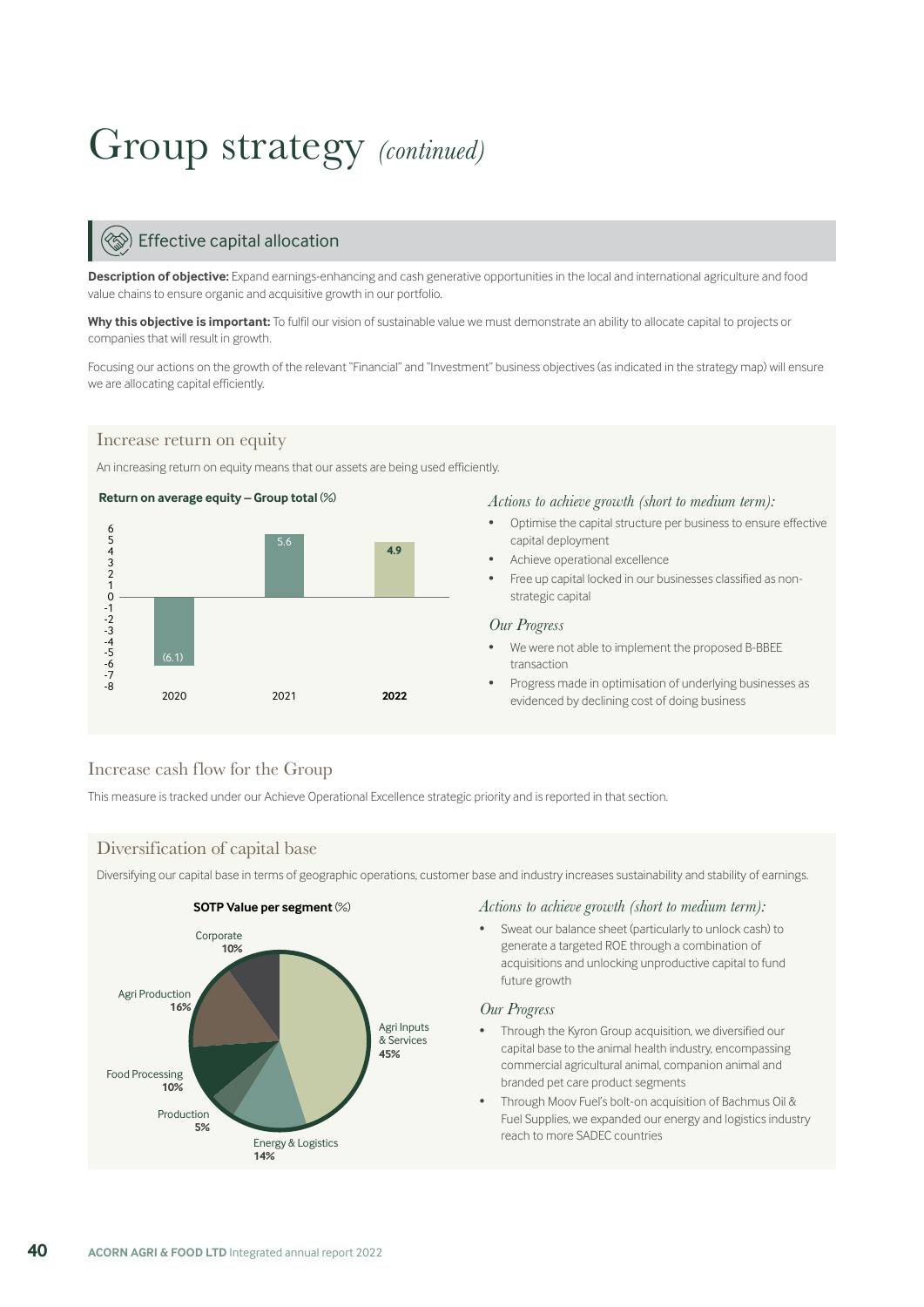## Effective capital allocation *(continued)*

### Concentration risk

Broader geographic operations bring mitigation for various risks, such as those covered in our Material matters section.

Stakeholders are referred to our Geographic Footprint on page 9 for an overview of our territorial operations.

### *Actions to achieve growth (short to medium term):*

• Broaden our operations through the avenues of mergers, acquisitions, or organic group company growth

### *Our progress*

- Our acquisitions of Kyron Group, Bachmus Oil & Fuel Supplies and Matrix Software expanded our geographic reach
- Some of the regions we now have access to include Namibia, Botswana, Zambia, Zimbabwe and Mozambique

## Achieve operational excellence

**Description of objective:** Operational excellence results in sustainable growth, enhanced profitability and healthy cash flow. It encompasses the effective use of evolving technology, good risk management and good governance of each group company.

Why this objective is important: To fulfil our vision of long-term sustainable value for all stakeholders in the agriculture and food value chain, our group companies should operate sustainably and at a high level of efficiency and excellence.

Focusing our action on the growth of the relevant "Financial" and "Operational" business objectives (as indicated in the strategy map) will ensure we are improving operations.

## EBITDA

Profitability is part of our mission. A business producing consistent profits is sustainable. EBITDA is used to analyse a company's operating profitability before non-operating expenses.



### *Actions to achieve growth (short to medium term):*

- Focus on earnings-enhancing revenue activity, cost structures and capital requirements
- Actively pursue business opportunities that significantly increase our revenue generating activities by volume and margin and expand meaningful new customer offerings or other geographical expansion

### *Our Progress*

• As a result of our focus on doing profitable business as well as through strategic acquisitions, our EBITDA before capital items has shown three years of consistent growth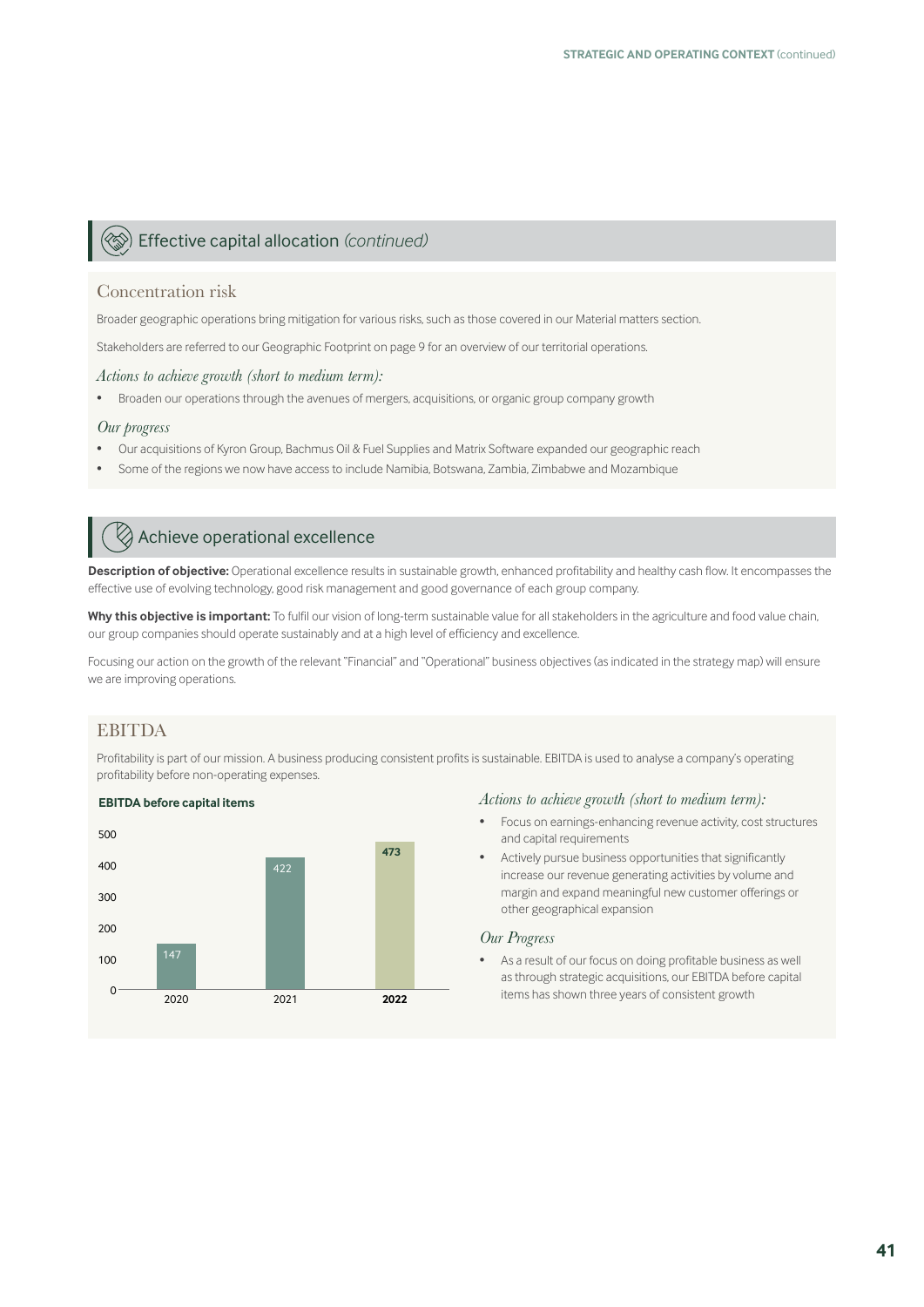## Achieve operational excellence *(continued)*

## Increase earnings for our Group

Streamlined operations mean minimised costs, products and services that cater to consumer demands and maximisation earnings.



### *Actions to achieve growth (short to medium term):*

- All group companies should be profitable and earnings enhancing
- Operate a lean structure within our businesses, with a focus on cost optimisation and effective business practices
- Participate in meaningful earnings-enhancing joint venture relationships that require minimal capital through shared strategic resources

### *Our Progress*

- Adjusted headline earnings from continuing operations increased drastically due to cost optimisation and a focus on doing profitable business
- Growth of total headline earnings for the Group was significantly muted due to the underperformance of our Agri Production segment

## Increase cash flow

Profitability and healthy cash flow go hand in hand for any business. Good cash flow keeps the business sustainable and provides capital for allocation.





### *Actions to achieve growth (short to medium term):*

- Optimise working capital cycle
- Optimise the use of our balance sheet to leverage available and suitable debt to support cash generation

## *Our Progress*

- Strong cash generation in our businesses during the year facilitated debt repayments of R53 million
- Our new acquisitions have demonstrated strong cash generating abilities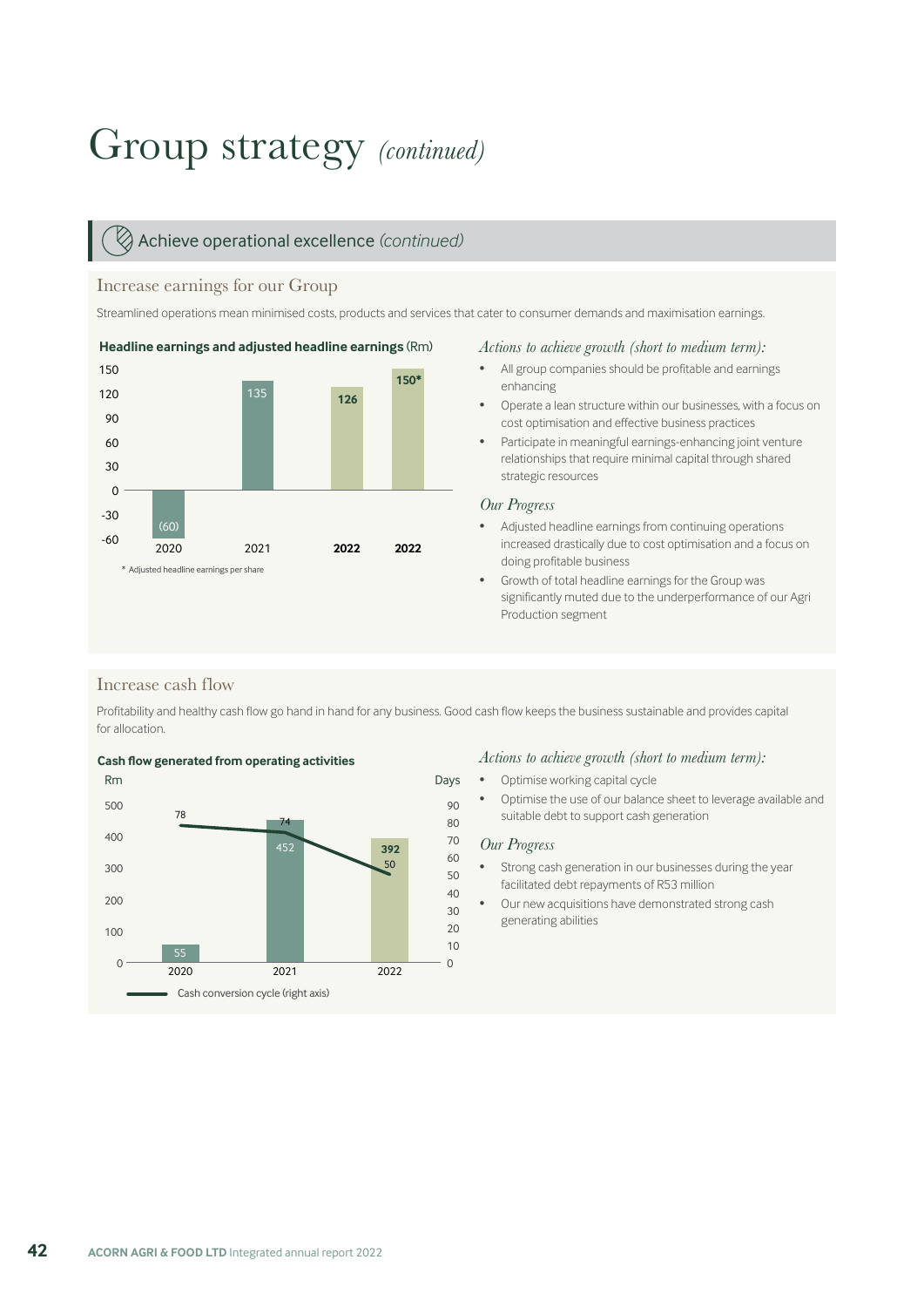## $\hat{\mathbb{F}}$  Good corporate citizenship

**Description of objective:** Create value for all stakeholders (shareholders, customers, employees, communities, suppliers and partners, and government).

Why this objective is important: To create long-term sustainable value, our Group strategy should focus on value creation for all stakeholders and not only shareholders.

Focusing our action on the growth of the relevant "Organisational Capacity" business objectives (as indicated in the strategy map) will ensure we are continually thinking about value creation for various stakeholders.

## Succession planning

Any organisational entity needs to have effective succession planning in place to ensure the preservation of value for stakeholders should unforeseen circumstances befall its key individuals.

### *Actions to achieve growth (short to medium term):*

• Ensuring sufficient supporting roles in executive committee with staggered ages

### *Our progress*

- In the prior reporting year, the executive team added a new position of Chief Operations Officer. The executive team is thus five members strong with a fifth executive director. This provides risk mitigation should unforeseen circumstances arise for any of its members, as business knowledge and expertise is available from any of the executive team members
- The executive team members' ages are sufficiently staggered to provide mitigation for older members retiring
- Managerial appointments within each group company provides further risk mitigation as specialised knowledge and expertise for each company is available in addition to Group expertise through the executive team

This strategic priority is the most challenging to measure. We are committed to a continuing journey of tracking meaningful measures for this priority. Stakeholders are referred to our business model on page 10 and our stakeholders section on page 18 for detailed information relating to our Group's impact on its various stakeholders.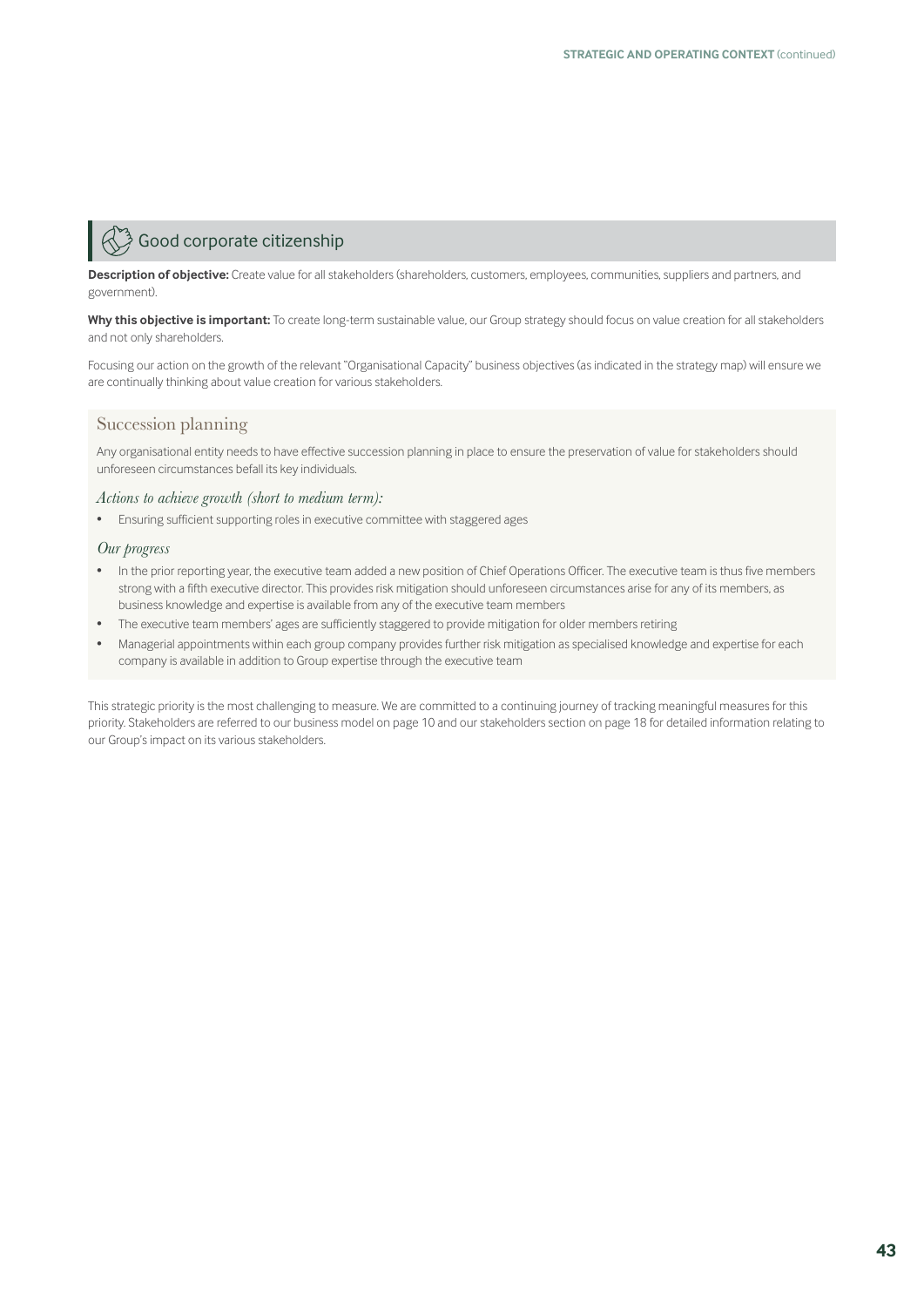## *Our Approach*

We deliver on our strategy and increase profitability and cash generation through a unique blend of operational and investment expertise

To leverage these areas of expertise, our management team is split according to two strategic focus areas. While mutually supportive, each team is assigned key responsibilities to better execute our strategic priorities.

**Key focus** 

**Key responsibilities** 

Deploy capital to support long-term strategic objectives

• Identify opportunities for effective deployment of capital into growth assets which are earnings and cash flow enhancing. • Regular evaluation of current group companies and timeous intervention in case of non-performing companies.

## **Operational Investment**

### **Key focus**

Optimise and grow our businesses

### **Key responsibilities**

- Unlock synergies with cross-selling and shared services across the Group and growth opportunities requiring reinvestment of Group capital.
- Optimise allocation of capital within group companies to enhance profitability and cash generation

## Operational Approach

Acorn Agri & Food follows a strict operational approach to manage group companies. The diagram illustrates the operational initiatives that Acorn Agri & Food implements within each group company.

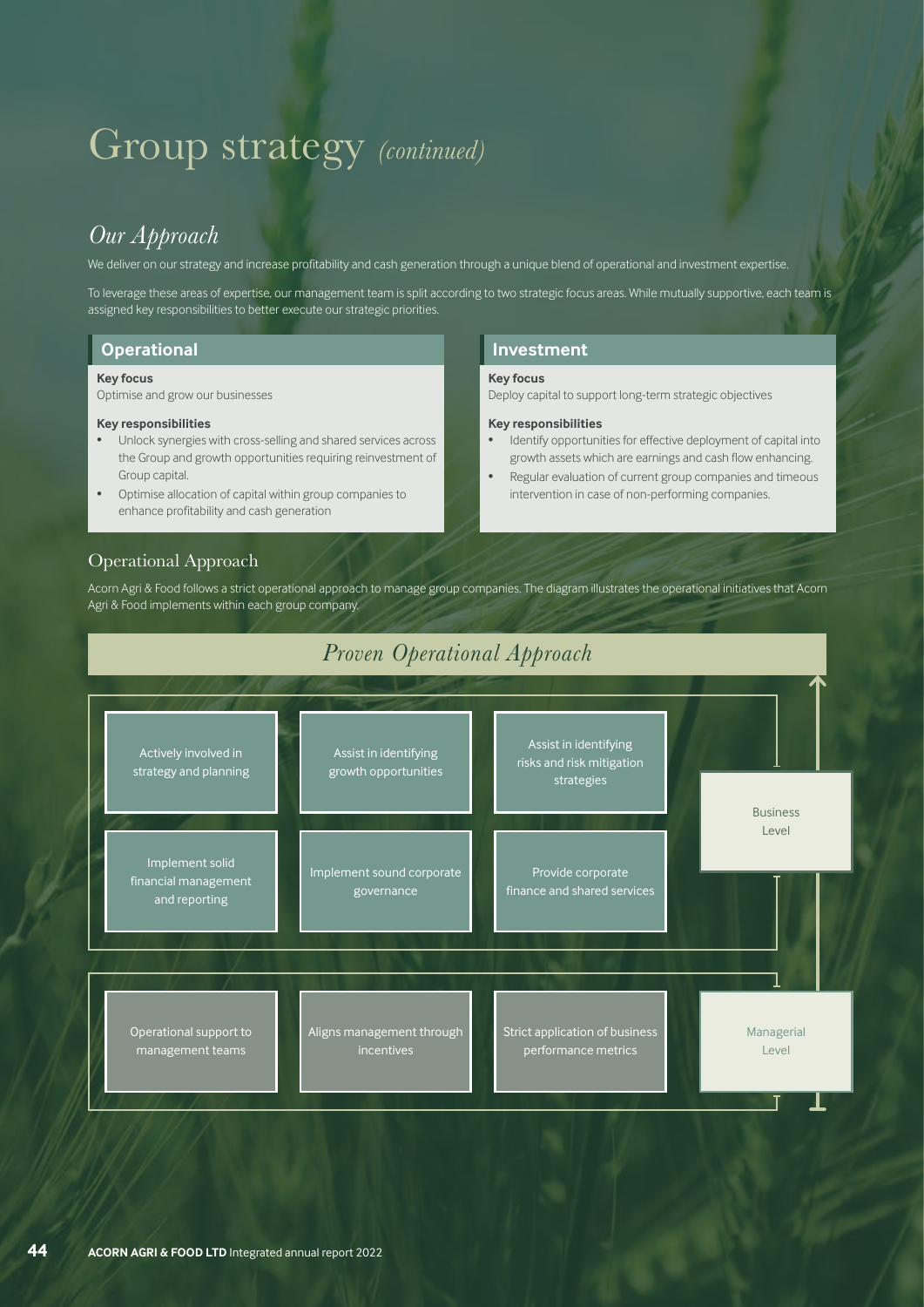## Capital Allocation Approach

Acorn Agri & Food adheres to a strong capital allocation framework and discipline to drive shareholder returns. We leverage our relationships to source transactions and mitigate the inherent risk through a rigid analysis and due diligence, combined with a sophisticated deal-making process and a focus on businesses we understand.